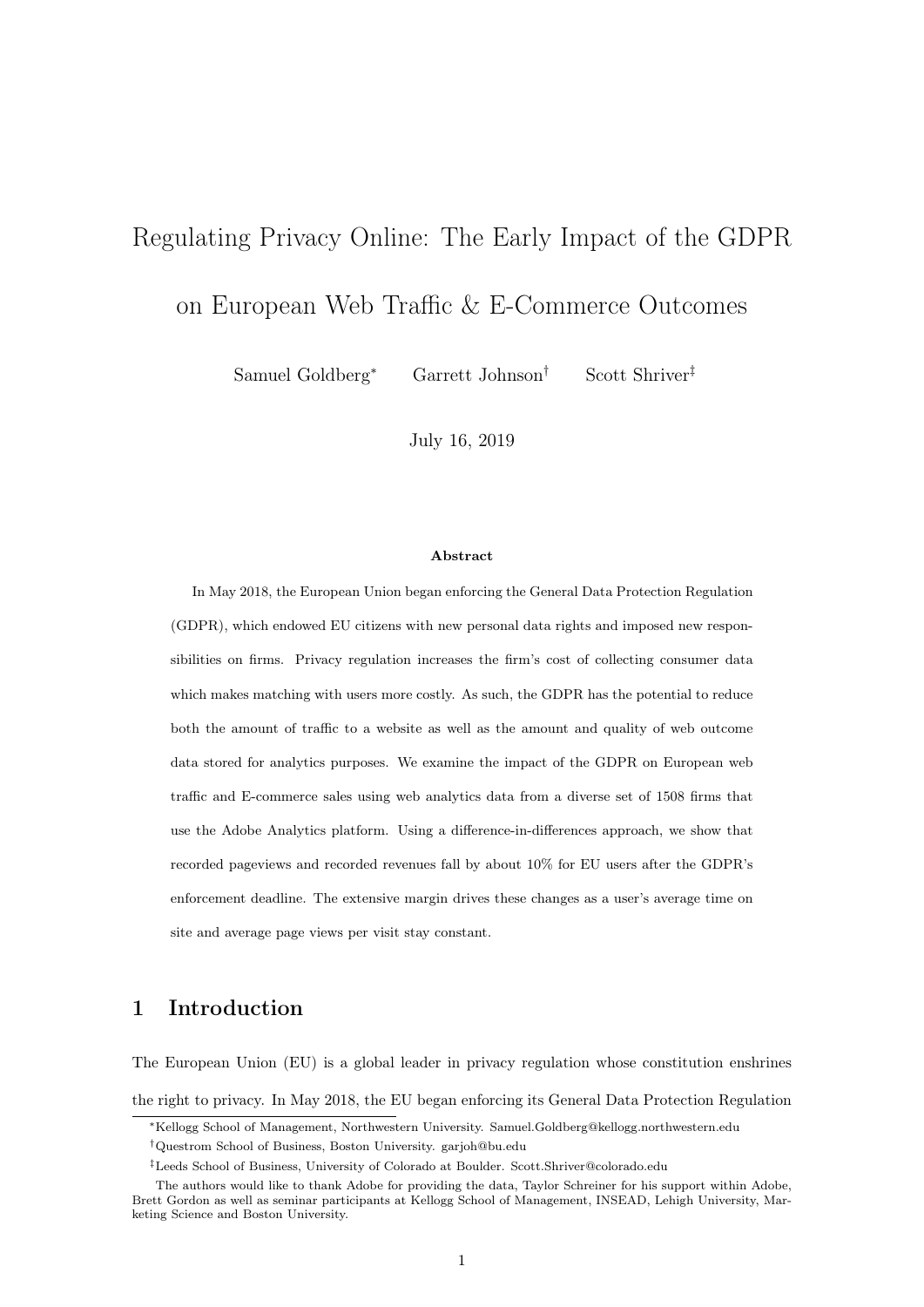(GDPR), a landmark privacy law that defines individual privacy rights and restricts how firms can use personal data. By protecting individual privacy, the GDPR can hurt firms that rely on customer analytics to make decisions and for personalized marketing. In particular, online firms collect detailed web analytics data on how users navigate through—and arrive at—websites using platforms like Adobe Analytics. Online firms use web analytics data to better draw users to their sites and to improve site content and usability. Under the GDPR, firms may choose to collect less web analytics data or may find that fewer users consent to data collection. The GDPR also increases the cost of personalized marketing channels like e-mail and display ads that draw users to websites. The GDPR may even change user preferences for browsing online by making privacy more salient and actionable. Thus, the GDPR could hurt online firms: 1) directly, by restricting online advertising and changing user browsing preferences, and 2) indirectly, by reducing the web analytics data that informs the firm's decisions.

We empirically investigate for the first time the impact of privacy policy on recorded web outcomes. We are among the first to study the GDPR, whose scale and scope has cost many firms millions of dollars in compliance costs (PWC 2018). Like economic studies of past privacy regulation (e.g. Goldfarb & Tucker 2011; Tucker & Miller 2009), we leverage the timing of regulatory enforcement as an event study. We further leverage proprietary data from Adobe Analytics to examine the impact of the GDPR on 1,500 online firms constituting over 1 billion weekly visits by EU residents. These firms include 128 of the top 1,000 global sites and feature a variety of content, E-commerce, and corporate sites. Using a difference-in-differences strategy, we find that recorded online outcomes fall about 10% across the board: page views, visits, orders, and revenue. This result is robust to another strategy combining frontier synthetic control and machine learning approaches (Doudchenko & Imbens 2016). Despite the total reduction, we see no change in user quality metrics, which suggests a firm-driven rather than a consumer-selection driven explanation.

The GDPR is a landmark privacy law that is inspiring a wave of privacy regulation in such countries as Brazil, India, Japan, and South Korea. Similarly, the United States is considering federal privacy regulation to harmonize state privacy laws led by California. The GDPR protects all personal data rather than just personally identifiable data or sensitive data categories like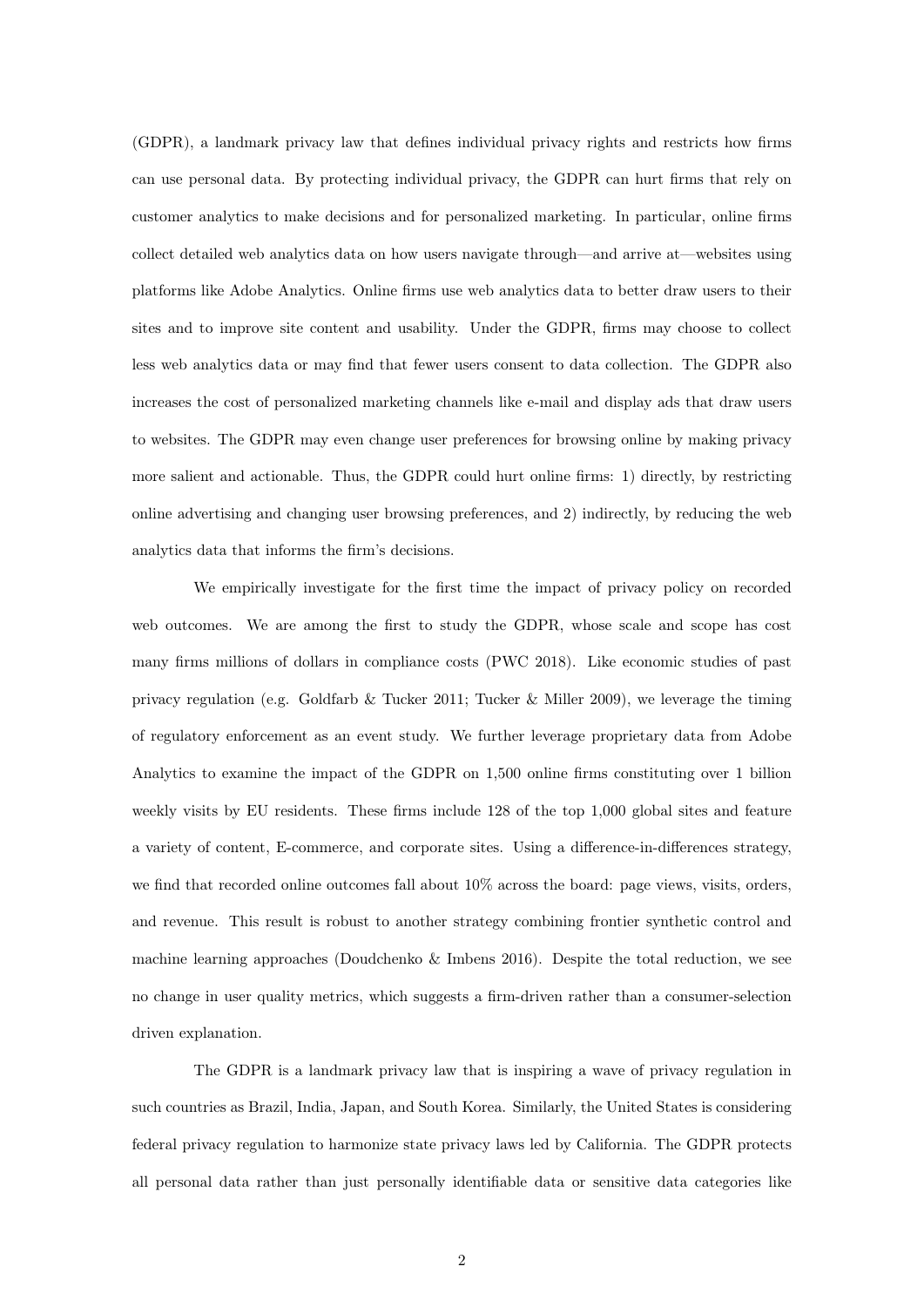health data. The GDPR strengthens individual ownership rights over personal data by granting rights to access, correct, and delete personal data held by firms. Firms must minimize personal data processing and can only process personal data under limited and specific circumstances. One such circumstance is an individual's explicit opt-in consent, which is well suited to processing clickstream data. Requiring consent increases the cost of collecting web analytics data as well as the personalized digital marketing channels that depend on clickstream data.

Despite the GDPR's importance for the EU's 28 countries and beyond, little is known about the economic consequences of the law. We contribute the first study of the online economic impact of the GDPR. Contemporary economic research shows that the GDPR hurt venture capital investment (Jia, Jin, & Wagman 2018). Online, the GDPR led to a reduction in third party cookies (Libert, Graves, & Nielsen 2018) and updated online privacy statements (Degeling et al. 2019). Other authors studied the effectiveness of a GDPR consent campaign for obtaining consent and personal marketing (Godinho de Matos & Adjerid 2019). Past literature on privacy regulation shows that American health privacy laws slowed technology diffusion (Tucker & Miller 2011). Goldfarb & Tucker (2011) most resembles our own as they show the EU's 2002 e-Privacy Directive reduced online display ad effectiveness.

Our proprietary data from Adobe Marketing Cloud provides a broad view of the GDPR's online impact. Adobe's web analytics offering is the 4th most frequently installed analytics vendor in the category among top 10,000 sites.<sup>[2](#page-0-0)</sup>. Ours is only the second study to use such Adobe data, after Goolsbee & Klenow (2018) who study online inflation. We see the web traffic of  $1,500$  firms from such diverse industries as media, travel, and retail across a mixture of content, corporate, and e-commerce sites. Crucially, our data differentiates users by location and arrival point so that we can identify EU users and the marketing channels that push them to sites. Our data include economically important outcomes for different site types: content sites monetize page views using advertising and E-commerce sites rely on online purchases. Our total data contain over 4.6 billion page views and \$0.5 billion in revenue weekly from EU users.

We use the GDPR's May 2018 enforcement deadline as an event study. We use both difference-in-differences and synthetic control approaches to identify the impact of the GDPR. The former approach uses site activity from the EU in 2017 as a control in order to account for seasonal

<sup>2</sup>https://trends.builtwith.com/analytics/Adobe-Marketing-Cloud, accessed on June 5, 2019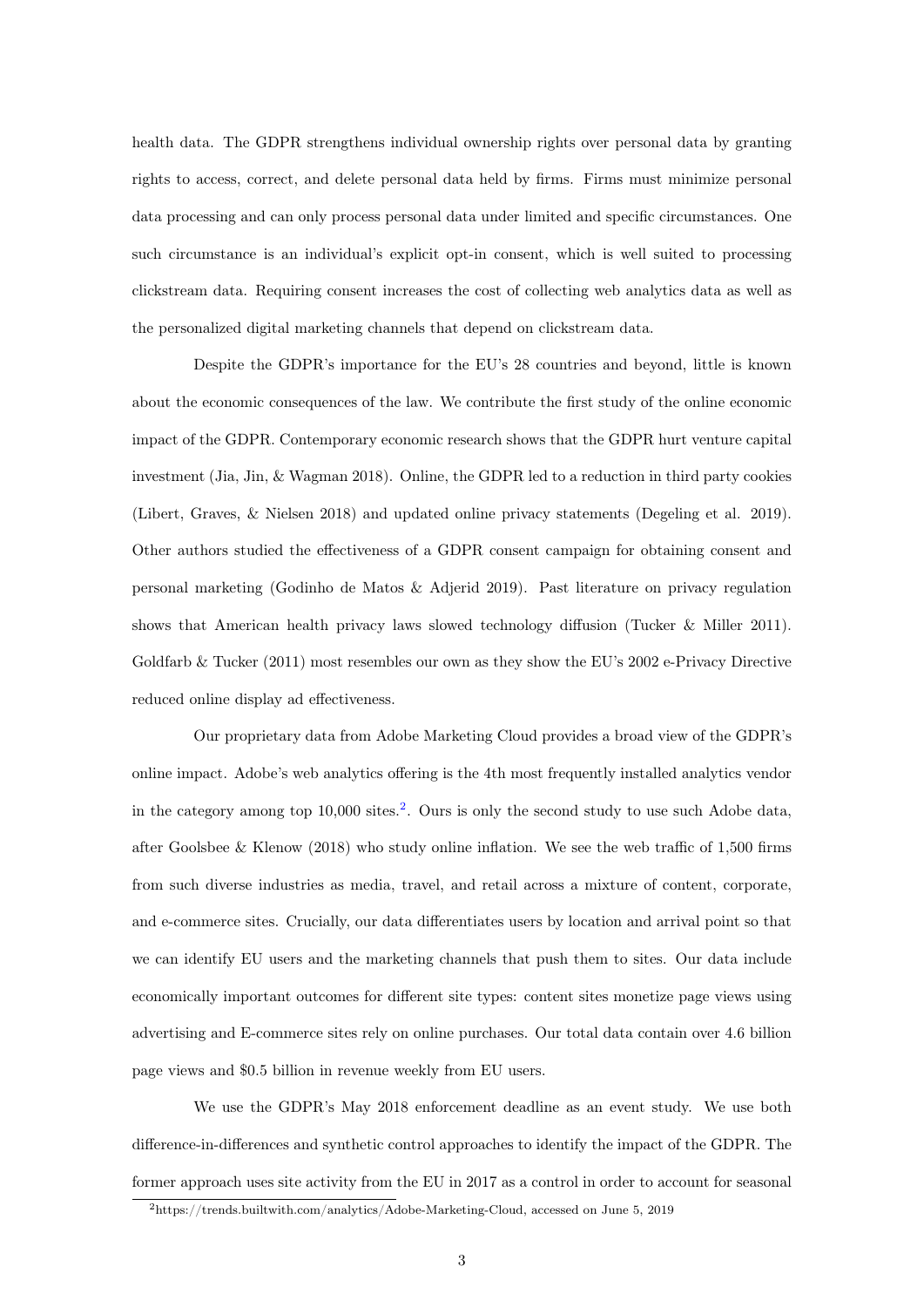differences. Across all sites, we estimate that recorded page views fall 9.7% and recorded site visits fall 9.9% post-GDPR. Among e-commerce sites, we estimate that recorded site outcomes fall 5.6% and recorded revenue falls 8.3%. For the median site, this corresponds to a \$8000 weekly reduction in revenue. These reductions in recorded web outcomes are robust to a synthetic control approach based on Doudchenko & Imbens (2016) that uses machine learning to match the trend in pre-GDPR web outcomes to a combination of firms from 2017.

Our data offers clues on how the GDPR affects recorded web outcomes. Some firms stop sharing web analytics data with Adobe post-GDPR perhaps due to the GDPR's data minimization mandate. However, we eliminate these firms from our sample by construction: the drop in recorded web outcomes would otherwise be even larger. We also do not find evidence of user selection post-GDPR, whether due to user's changing the preference for sites post-GDPR or due to only recording data from consenting users. In particular, we see no change in average time-spent or page views per visit—common user quality metrics. In the future, we intend to use our data on how users arrive to the site (e.g. online ad or direct navigation) for evidence that the GDPR impacted site visits through its impact on advertising.

We proceed by overviewing the GDPR, then presenting the Adobe Analytics data and our results, before concluding.

## 2 The General Data Protection Regulation

The European Union (EU) passed the General Data Protection Regulation (GDPR) in April of 2016 and enforcement began on May 25, 2018, giving firms two years to prepare. The GDPR protects the collection, processing, and use-of personal information of EU residents as well as all customers of EU-based firms or firms with EU offices. The GDPR expands the definition of personal information beyond personally-identifiable data to include individual-level data like cookies and IP addresses. GDPR fines can reach the larger of 20 million euros or 4% of global turnover.

The GDPR accords new rights to individuals and responsibilities to data-processing firms. Individuals receive the right to access their personal data, correct data, erase data, and port data elsewhere as well as the rights to object to data processing and object to decisions based on automated processing. Under the GDPR, firms face both rights- and risk-related obligations. The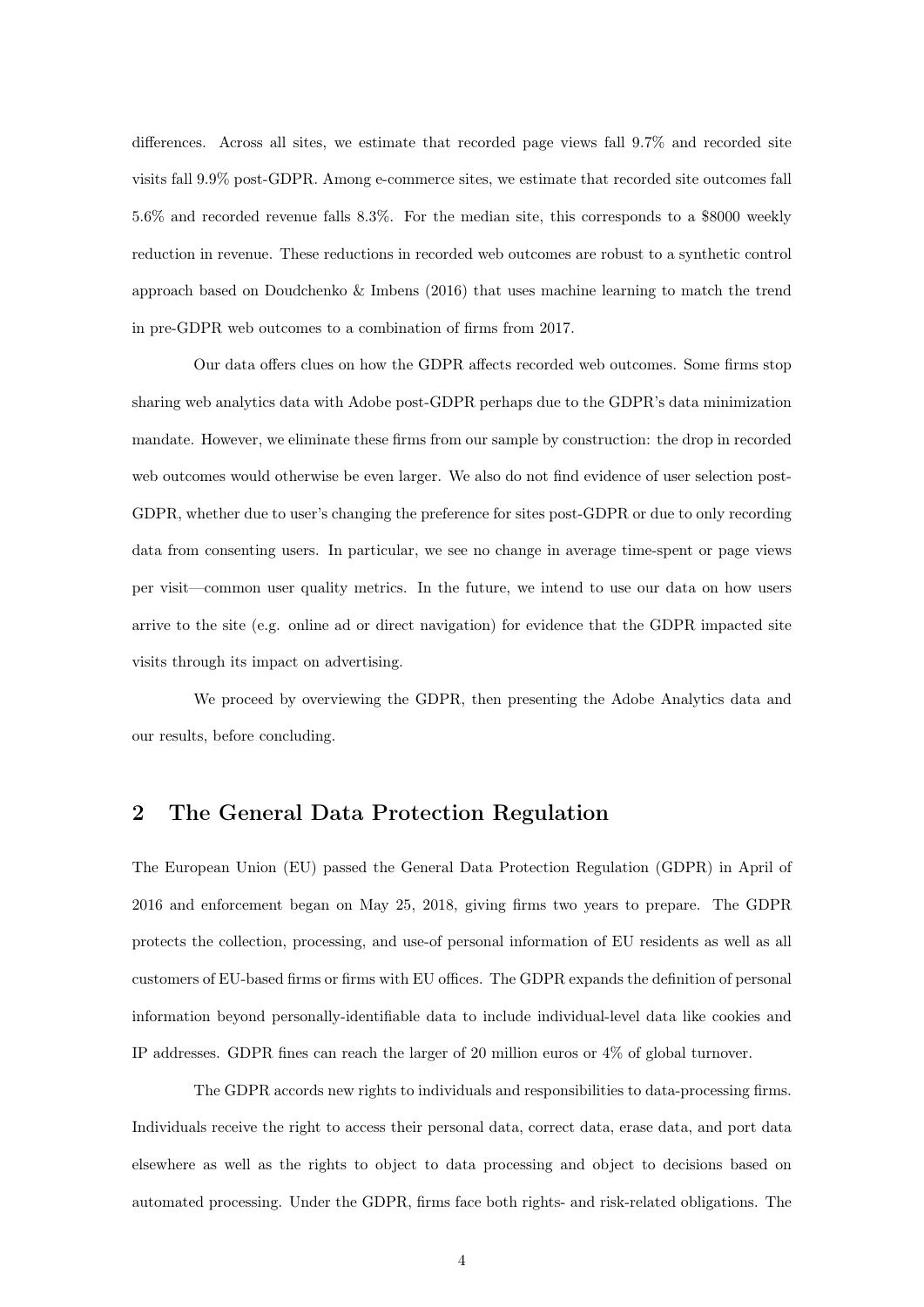rights-related obligations require that firms allow individuals to exercise their rights in an easy and timely manner. As for risk-related obligations, firms must appoint a Data Protection Officer to oversee compliance activities and must audit internal data processes. Also, firms must encrypt and anonymize personal data (data protection by design) as well as minimize data collection (data protection by default). In the event of a data breach, firms must promptly notify the regulator and affected individuals. These obligations impose potentially large compliance and opportunity costs on firms. Many firms are spending over 10 million dollars annually to comply with the law and many still are coming into compliance after May 25, 2018 (PWC 2018).

The GDPR defines the legal bases for processing personal data. Firms can process data in order to fulfill a contract or legal obligation, to protect the public interest and to protect the vital interest of the individual. Otherwise, firms may obtain an individual's consent. Consent must be affirmative (no-pre-checked boxes), freely given, granular to the purpose of processing (e.g. website analytics, behavioral advertising), and must list all third parties who process the data. Finally, firms can claim their own "legitimate interest" as a basis for data processing, though the GDPR cautions this can not override individual data rights. The GDPR thus increases the marginal cost of collecting and using individual data particularly when collecting consent. Below, we explain how the GDPR applies to, and may affect, web analytics.

#### <span id="page-4-0"></span>2.1 Web analytics under the GDPR

The EU's current guidance emphasizes consent as the primary legal basis for using web analytics under the GDPR. Data processing is also allowed under a contractual obligation. For example, if a user initiates a purchase on an E-commerce site, that site can process an individual's name, address, and credit card information, under the contractual obligation clause, to complete the transaction. However, the EU's draft guidelines states that processing data for web analytics—even for the purpose of improving a service by the site—cannot rely on contractual obligation as web analytics are not necessary to fulfilling a contract. Instead, regulators have indicated that firms should seek consent or may use legitimate interest as a legal basis (EDPB 2019). Using legitimate interest is potentially legally risky as it is unclear whether web analytics would pass the EU's proscribed balance of interest test (Article 29 Working Party 2014). Prior to the GDPR, online firms collected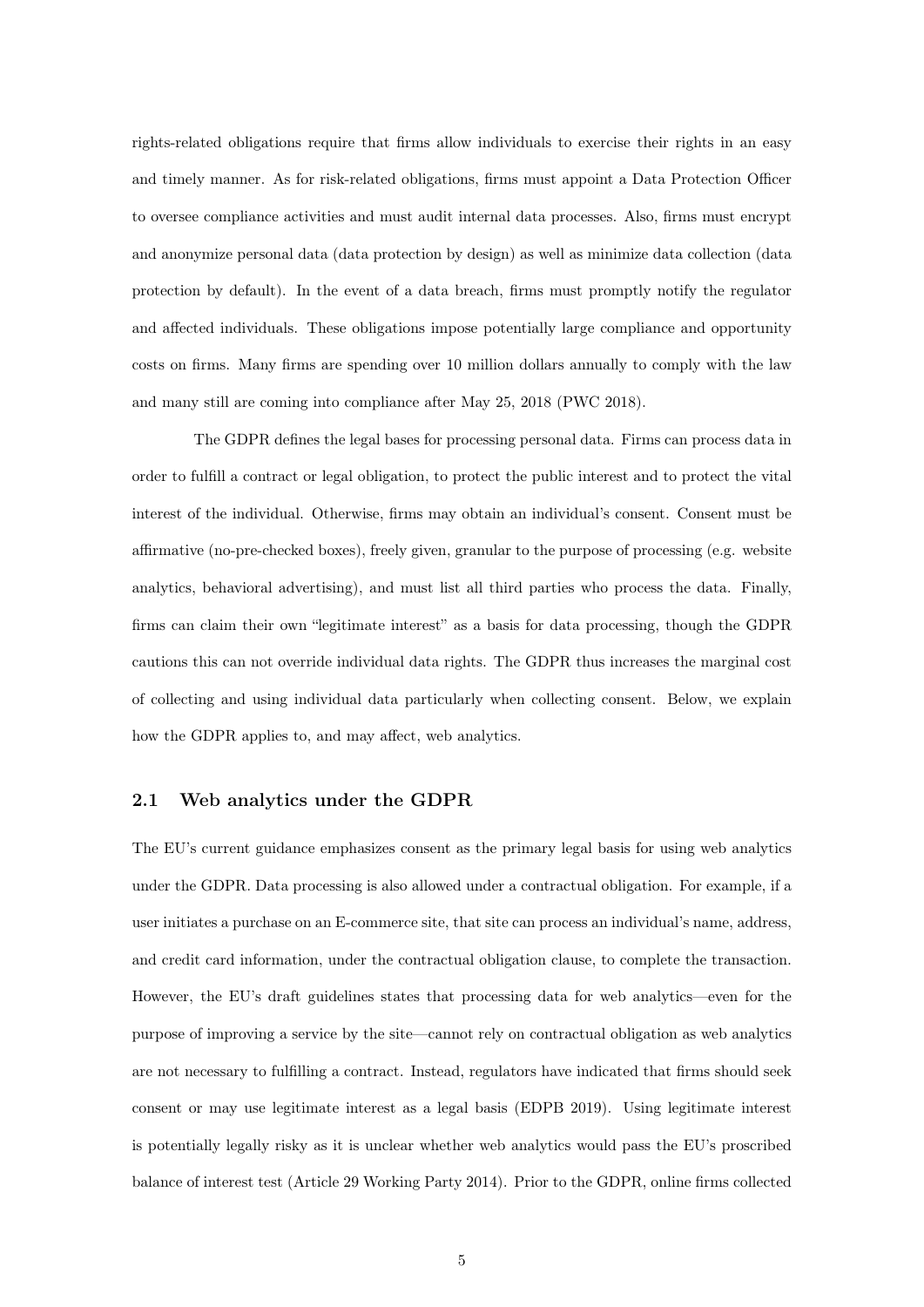<span id="page-5-0"></span>

|             | <b>Total Outcomes</b> | <b>Share Recorded</b> |
|-------------|-----------------------|-----------------------|
| Firm-Driven | Advertising           | Data Minimization     |
| User-Driven | Privacy Salience      | Consent               |

Table 1: Detailing the privacy mechanism

this data and may have provided an e-Privacy Directive cookie notice to users and offered a user opt-out.

By potentially reducing the share of recorded web outcomes, the GDPR creates an identification challenge in our web analytics data. In particular, we only observe recorded outcome measures in our data, which is the product of two terms:

### $Recorded Outcomes = Total Outcomes \times Share Recorded$

This creates an identification problem, as both the total outcomes and propensity to record outcomes are likely to be impacted by the GDPR. Further, we lack direct firm or consumer data that would separate the two components. Each component can be affected by firm-driven or user-driven causes. The matrix in figure [1](#page-5-0) identifies the principle mechanism in each case, which we detail below.

#### 1. Total Outcomes

- (a) Advertising Effect: The higher costs of using personal information can affect personalized marketing channels that drive online traffic. For instance, the GDPR increased the legal risk associated with e-mail and online display advertising as both rely on personal data in the form of cookies or the e-mail lists. As such, the quality and quantity of advertising through these channels may fall. Browsing data suggests that e-mail and display ads precede 7 and 3% respectively of visits to e-commerce sites (Budak et al. 2016). Similarly, the previous EU privacy legislation has been shown to reduce ad effectiveness by 65% (Goldfarb & Tucker 2011). Therefore this may be an important effect. We will look for direct evidence for this mechanism using our data on the marketing channel that precede site visits.
- (b) Privacy Salience Effect: Overall site traffic may change as users become aware of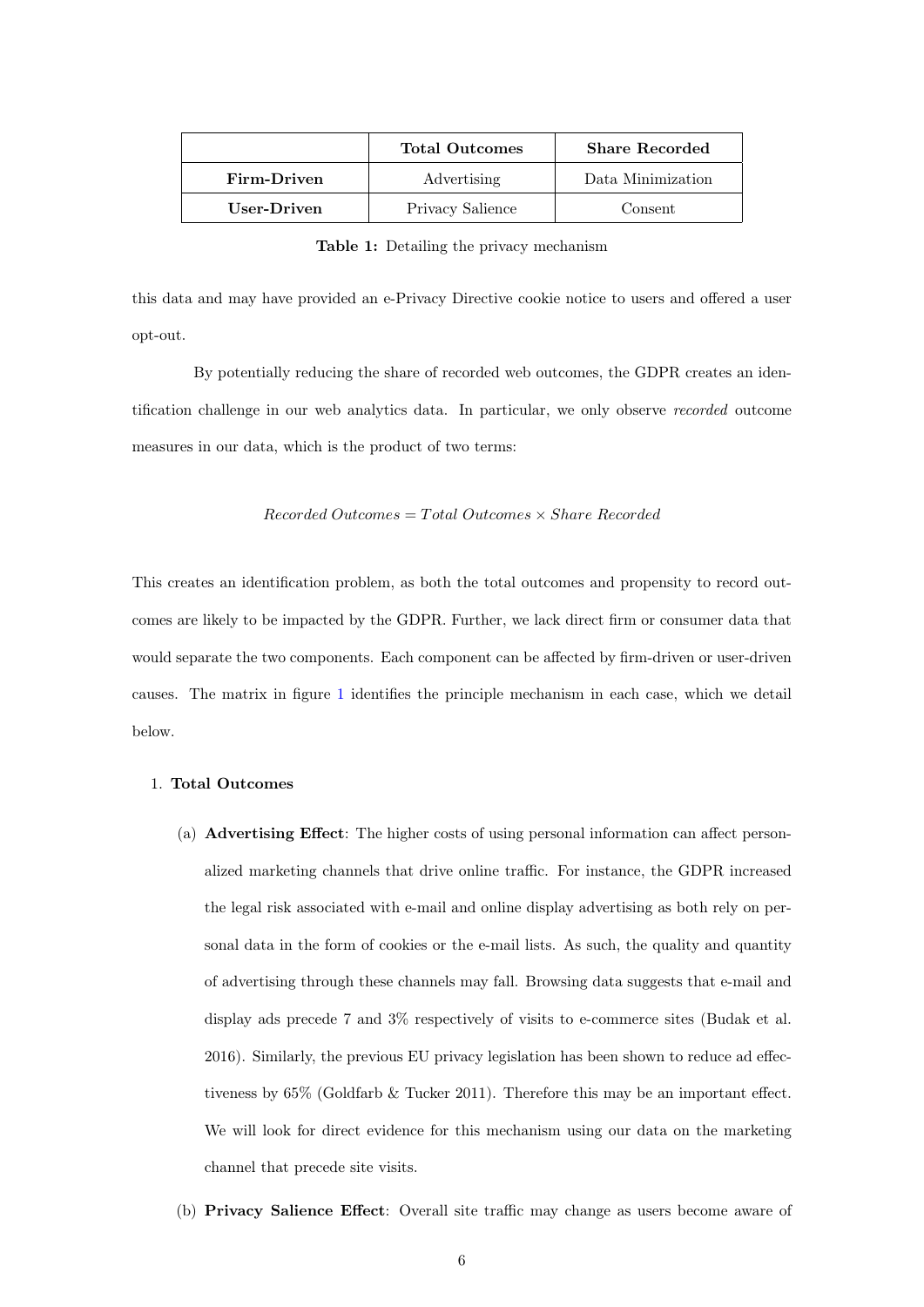how their information is used. GDPR enforcement brought ubiquitous privacy notices on websites that serve EU users. By increasing the salience of privacy concerns, these notices may have changed user preferences for how much time users spend online and which sites they frequent. We look for evidence of this channel in user's average time spent and page views per session, because we expect self-selection in the residual user web traffic.

#### 2. Share Recorded

- (a) Data Minimization Effect: The GDPR requires that firms minimize the data they collect about users. Some firms may elect to no longer collect web analytics data or to reduce the duplication in the number of web analytics vendors. We avoid this explanation by construction: our data sample avoids firms who turn off web analytics at our data provider. However, we will struggle to detect firms that reduce data sharing but still report data for reasons unrelated to consumer consent.
- (b) Consent: User consent is the primary basis for processing web analytics data. If the site collects and respects user consent, the share of recorded data will be a function of the share of consenting users. Quantcast, the dominant GDPR consent management platform, reports that average website consent rates exceed 90%. As with privacy salience, we expect consenting users will self-select, so that we can we will detect differences in user quality metrics. [In the future, we may be able to obtain auxiliary data on whether and when sites implemented consent management platforms.]

Using the above logic, we look for evidence that speaks to the different mechanisms. However, firms differ in when and how they comply with the GDPR. As such, many explanations may coexist. Still, the above mechanisms suggest different policy ramifications: reducing the share of data recorded may be the more intended policy goal than reducing total web outcomes.

## <span id="page-6-0"></span>3 Data

On-site analytics are common tools used online to help firms better understand the types and activities of users on their site. While there are many vendors providing these solutions, the Adobe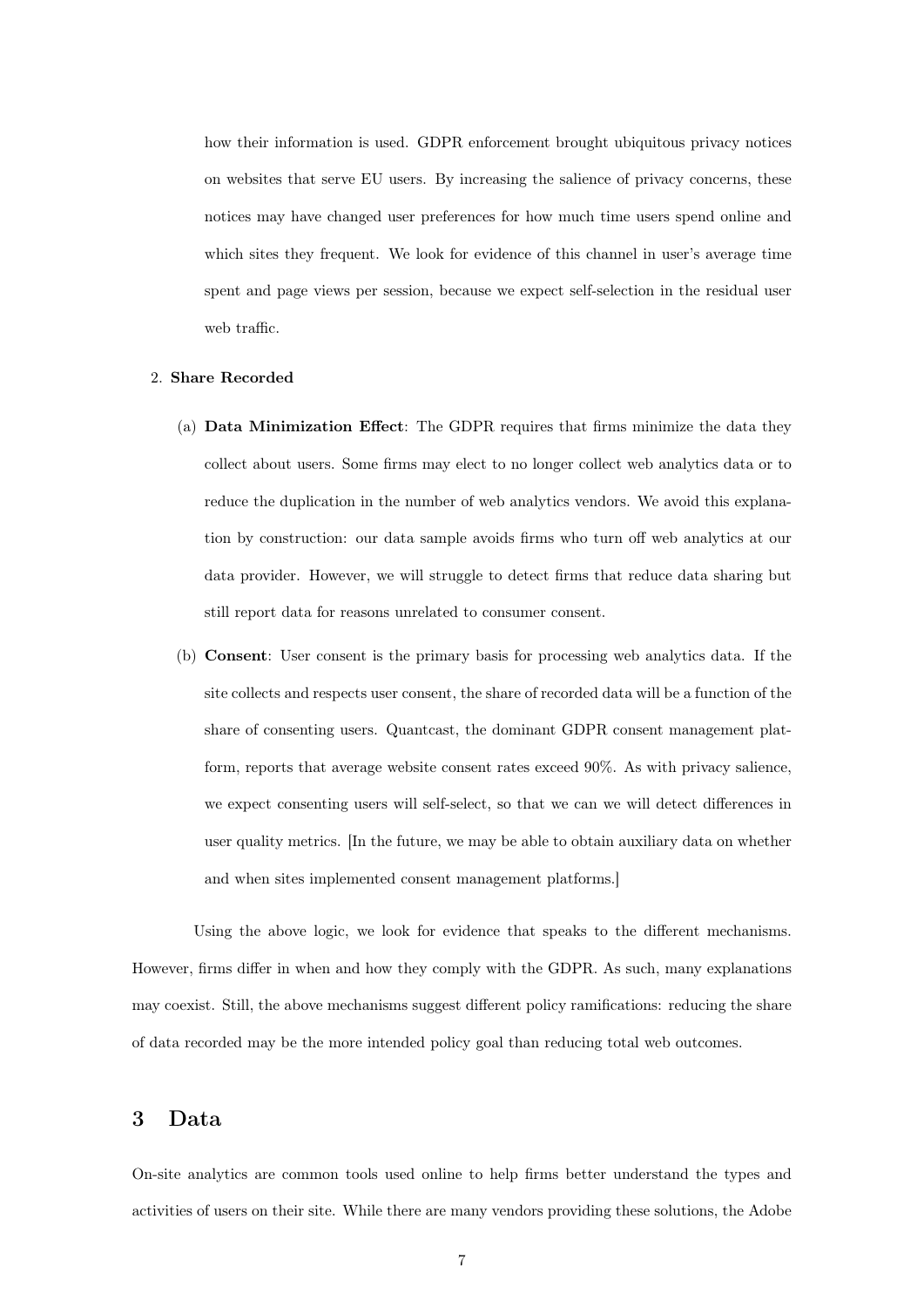Experience Cloud, of which Adobe Analytics is part, is one of the largest by market share and a leader in the field (Forrester 2017). Adobe Analytics both implements recording and tracking technologies for the firm as well as aggregates, cleans, and analyzes the collected data. Recording and tracking is executed primarily through java script. When a user arrives on site, code is triggered and a unique ID is assigned to the user-browser. All behavior during this sessions is then recorded at the interaction level and sent to Adobe's servers where it goes through various cleaning, assignment, and aggregation stages. Adobe allows each firm to assign privacy labels to individuals, and/or individual data fields, using its Data Governance interface. Privacy labels allow each firm to specify which data may be sensitive and need to be anonymized or deleted and which users do not wish to be recorded (Adobe 2018). The cleaned and aggregated data is then displayed to the firm in a *Report Suite* from which individual reports and views are constructed.

Our data consists of the aggregated user-web page interactions to a weekly panel of outcomes for a large number of global firms. We observe four key outcomes at the country-week level:

- Page views Consists of a request for full page document by a visitor on site. This excludes partial requests, such as for a particular image or video.
- Visits Consists of a sequence of consecutive page views without a 30 minute break.
- Orders The number of a times a purchase event occurs.
- Revenue Captured at the time of a purchase event and defined as the total currency amount for the sum of the order and each product.

For more technical information please see the Adobe Analytics reference documentation (Adobe (2018)). We aggregate these outcomes to the week European Union level. After aggregating, we are left with a weekly panel of the above four outcomes for 1508 analytics dashboards or Report Suite Identifiers (RSID's). It is important to note that this data is constructed in order to provide each firm with insight into its own online presence, operations, and customers - not for research purposes. In particular, RSID's may consist of arbitrary aggregations of traffic across multiple domains or sub-domains. For example, considering a retailer with both US and UK facing sites. The retailer could choose: (1) to combine both sites into one RSID, (2) create an RSID for each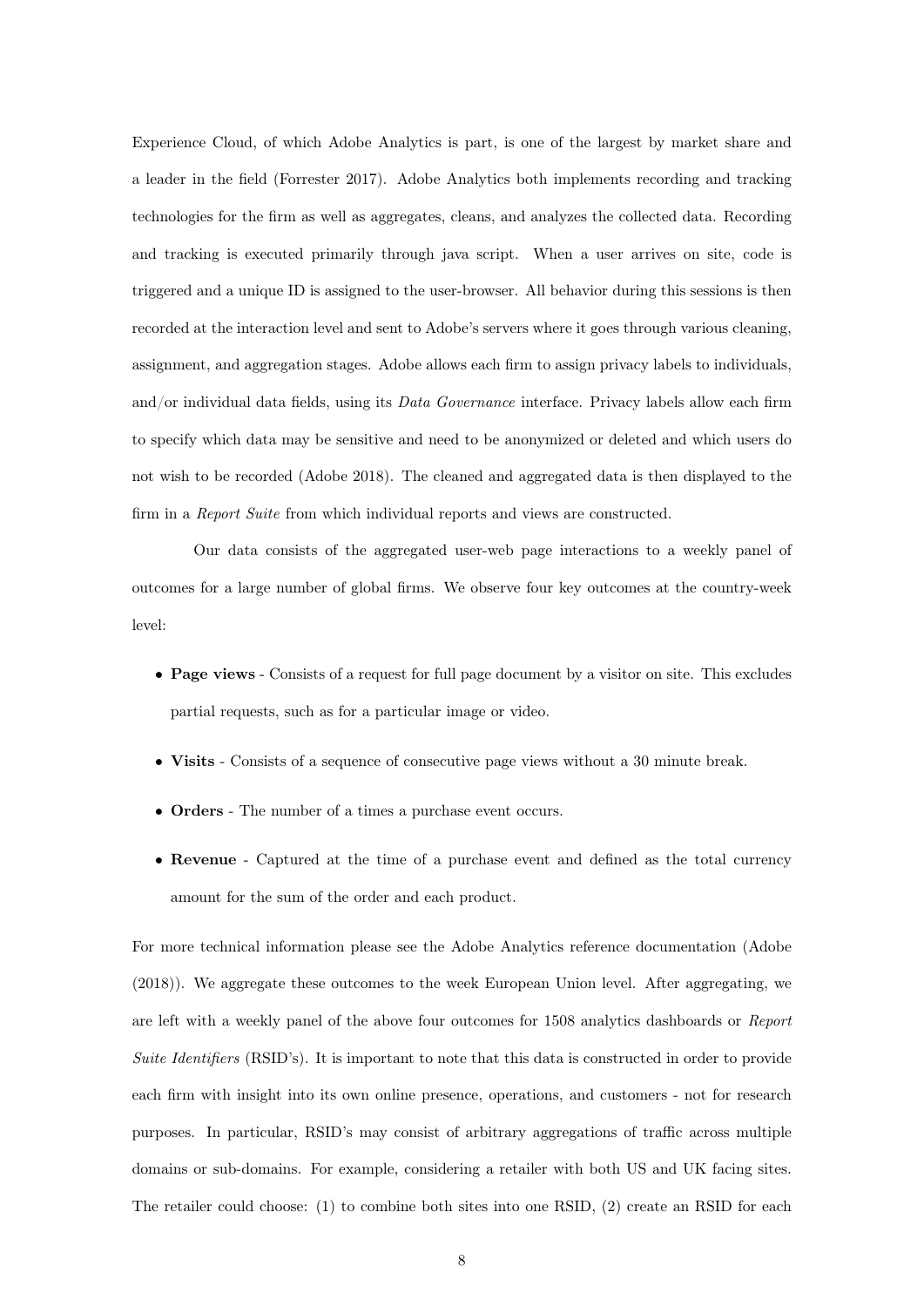site, or (3) create multiple RSID's with duplicate information. We are able to filter out duplicated RSID's for our analysis, but not split RSID's up by domain - thus we take RSID as our natural unit of analysis.

The final data set is obtained at a weekly frequency, by RSID-country, for the 2nd through 38th weeks of 2017 and 2018. Because the implementation of the GDPR was on Friday, May 25th 2018, we define a week as a Friday-to-Friday period. Weekly aggregation is chosen to help mitigate high fluctuations in daily site traffic. The 2nd through 38th weeks avoid major holiday shopping and provide sufficient sample to effectively control for trends in the data.

Data is pulled by RSID; we start with a large list of RSID's and filter our sample down to the 1508 number above. Filtering is necessary as a large number of RSID's are used for testing & development, are non-current clients, and may duplicate data and lead to double counting in our analysis. All of the previous types of RSID's are filtered out. Furthermore, we filter out any RSID for which there are less than 100 average daily visits from the EU in the pre-treatment period. This is because with such low levels of European traffic, noise is an issue. RSID's for which the ratio of average daily visits (in the pre-treatment period) in 2017 versus 2018 is larger than 170 percent or smaller than 30 percent are dropped to avoid situations in which there is a change in reporting. Finally, we drop all RSID's that we can identify as corresponding to mobile dashboards, and for which there are serious reporting outages (more than 3 weeks of zero data in the pre-period). With the remaining RSID's we construct a panel at a weekly frequency for the dates above. This results in a final data set consisting of 1508 RSID's for which we have weekly data throughout the whole period above and meet the filtering criteria.

### 3.1 E-Commerce Sample Selection

There is an important distinction, with respect to reporting, between page views/visits and orders/revenue. While page views and visits are automatically collected and aggregated by the Adobe Analytics platform, orders and revenue (E-commerce outcomes) are only constructed when requested by the client. This is not ubiquitous, as many clients are not E-commerce firms. Similarly, many RSID's do not correspond to clients selling merchandise, thus such metrics are meaningless. Therefore, some filtering of the sample is necessary to not bias our E-commerce results towards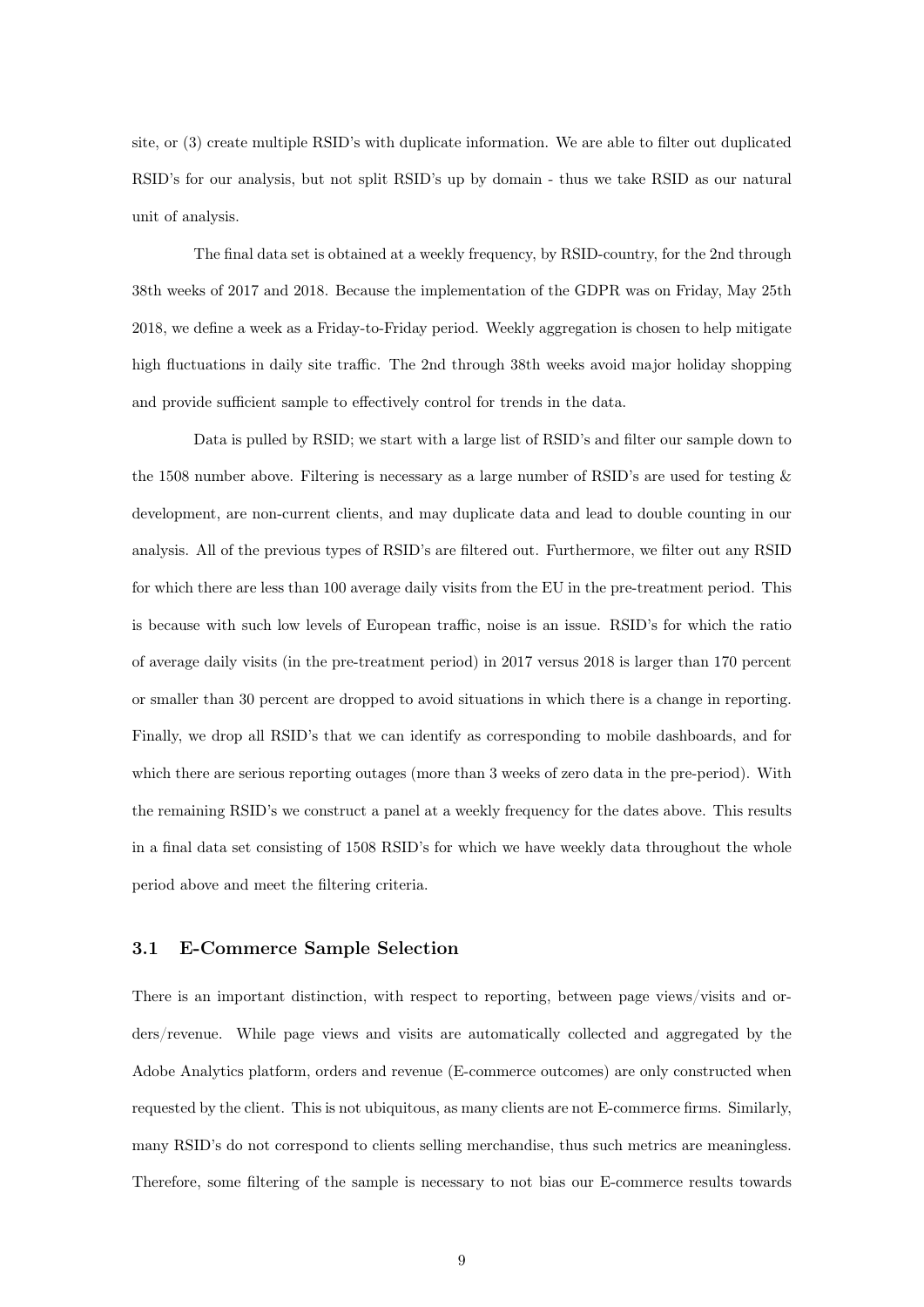<span id="page-9-0"></span>

|                 | All Firm Sample |              |               | E-Commerce Sample |           |              |
|-----------------|-----------------|--------------|---------------|-------------------|-----------|--------------|
|                 | Page Views      | Visits       | Page Views    | Visits            | Orders    | Revenue      |
| N               | 1.508           | 1,508        | 421           | 421               | 421       | 421          |
| Mean            | 3,090,535.26    | 691,466.33   | 3,136,538.97  | 558,654.30        | 6,802.92  | 1,199,592.00 |
| 5th Percentile  | 3,285.94        | 1,329.44     | 9,350.71      | 2,543.43          | 14.52     | 1,863.78     |
| Median          | 102,267.54      | 33,429.30    | 238,413.19    | 52,217.33         | 572.05    | 102,954.24   |
| 95th Percentile | 11,638,668.22   | 2,450,527.72 | 11,073,652.29 | 2,866,793.10      | 35,073.81 | 5,409,354.66 |

Table 2: 2018 EU pre-treatment weekly summary statistics Our RSID's represent a substantial amount of E-commerce and are somewhat diverse in their size. The full sample of firms seem to be somewhat smaller than the E-commerce sample.

zero. In particular, we remove any RSID's for which we observe average daily revenue and orders of less than one[3](#page-0-0) across the entire pre-treatment period. Fundamentally, due to the ad hoc nature of the revenue data collection, these metrics are subject to more noise than page views and visits. For this reason we additionally trim the distribution of revenue, only including the middle 1 - 99 percentiles. After filtering, this results in a sample of 421 RSID's.

### <span id="page-9-1"></span>3.2 Descriptive Results

Our final data set contains a significant portion of total E-commmerce revenue, roughly \$15 billion per month in North America and \$3 billion per month in Europe. This accounts for almost half of the estimated average spending in North America per month<sup>[4](#page-0-0)</sup>. Additionally, it represents a large sample of web traffic; our sample of RSID's constitute approximately 63 billion page views per month. While these cumulative numbers are compelling, a significant strength of our data is the diversity of site types and sizes contained in it. Table [2](#page-9-0) and figure [1](#page-10-0) illustrate the variety of sites in our data. In table [2](#page-9-0) we first calculate the average per week within each RSID and then calculate the summary statistic across RSID's. Comparing the median and 95th percentile, the largest firms in our sample are almost 100 times larger than the middle firms. This long tail motivates our preference for logged dependent variables in our analysis. Figure [1](#page-10-0) plots the logged average weekly outcome of each RSID. We can see that these distributions look approximately normal, but still exhibit significant dispersion.

To get a sense of the types of firms our RSID's represent, as well as their size, we can take

<sup>&</sup>lt;sup>3</sup>One is chosen rather than zero to exclude RSID's for which we see one or very few days of positive revenue.

<sup>4</sup>Annual E-commerce spending in the United States in 2017 was 453.5 billion, as estimated by the U.S. census. This is approximately 37.8 billion per month - not accounting for large increases in spending around Christmas and Thanksgiving which we excluding from our average monthly spending calculation above. Source: U.S. Census Quarterly E-Commerce Report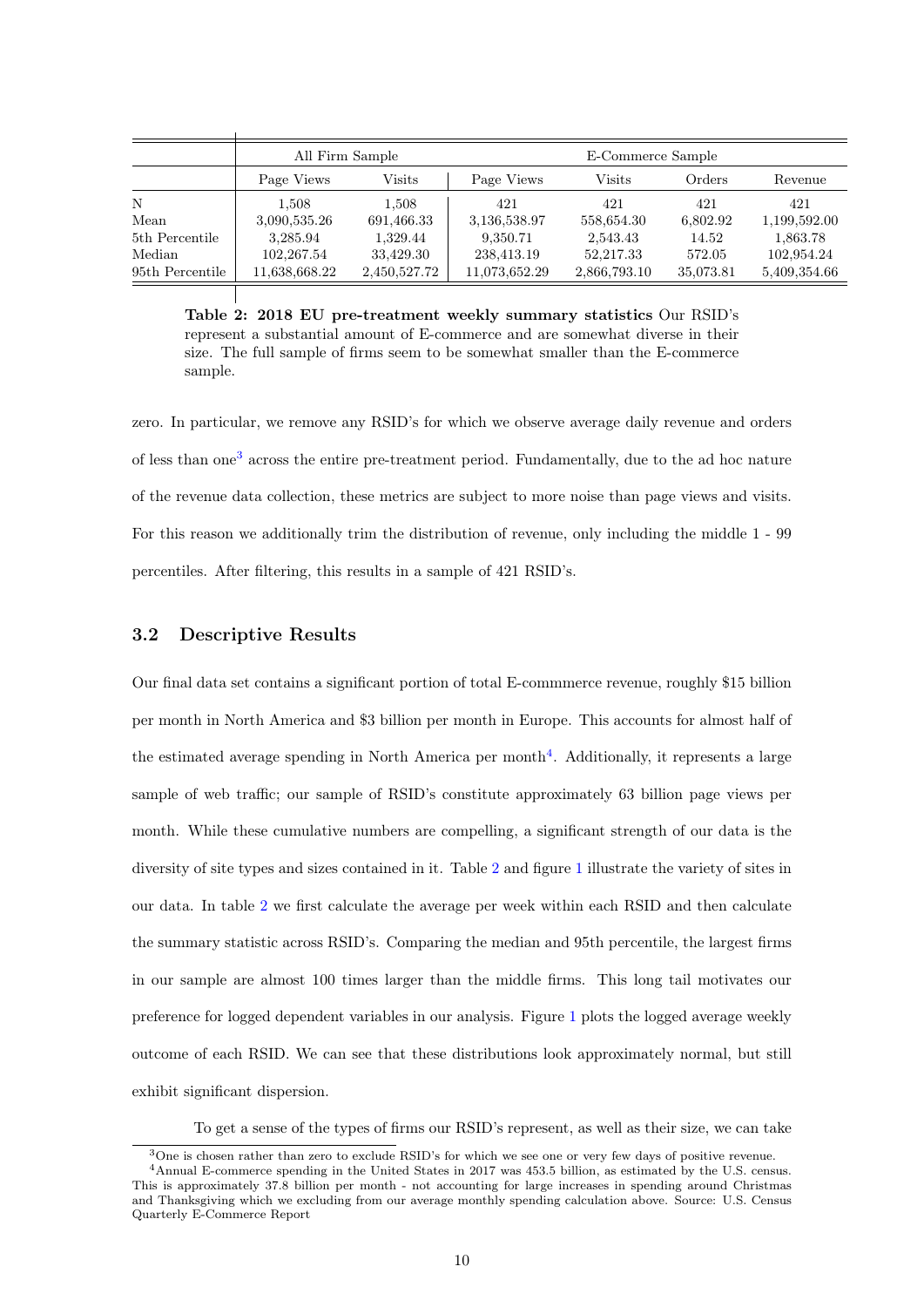<span id="page-10-0"></span>

Figure 1: Heterogeneity in RSID logged outcomes The green lines mark the median of the distribution, blue lines the mean, and red dotted lines the 5th and 95th percentiles. Page views and visits are presented for the full sample.

advantage of site classifications from Amazon Web Information Services (AWIS). In particular, we can use the URL's associated with our RSID's to merge meta data from Adobe with AWIS. Of our 1508 RSID's we can successfully match 1293 to at least one URL in the AWIS top 1 million sites. Because each RSID may be associated with multiple URL's we present two metrics of site rank:

- 1. rank $(RSID_j) = min_i rank(URL_i) \text{ s.t. } i \in RSID_j$
- 2. rank $(RSID_j)$  = mean<sub>i</sub> rank $(URL_i)$  s.t.  $i \in RSID_j$

Both of the above measures have short comings. Because RSID's often have both large and small sites contributing to them the first measure likely overstates the RSID's rank while the second understates it. From table [3](#page-11-0) we can see that most of our RSID's represent relatively large sites in the top 10,000 sites globally and many correspond to multiple sites with diverse ranks. We also include the total number of URL's we cover within each bucket - our 1293 RSID's correspond to 2594 different URL's in the Alexa top million sites.

Of paramount interest for our empirical strategy are the intertemporal trends present in the data, pre and post GDPR. In figure [2](#page-11-1) we present weekly averages, across RSID's, for the key metrics of interest across the sample period. The vertical line marks May 25th. To more clearly illustrate the trends in the data, data from the prior year is included as well. In general, there is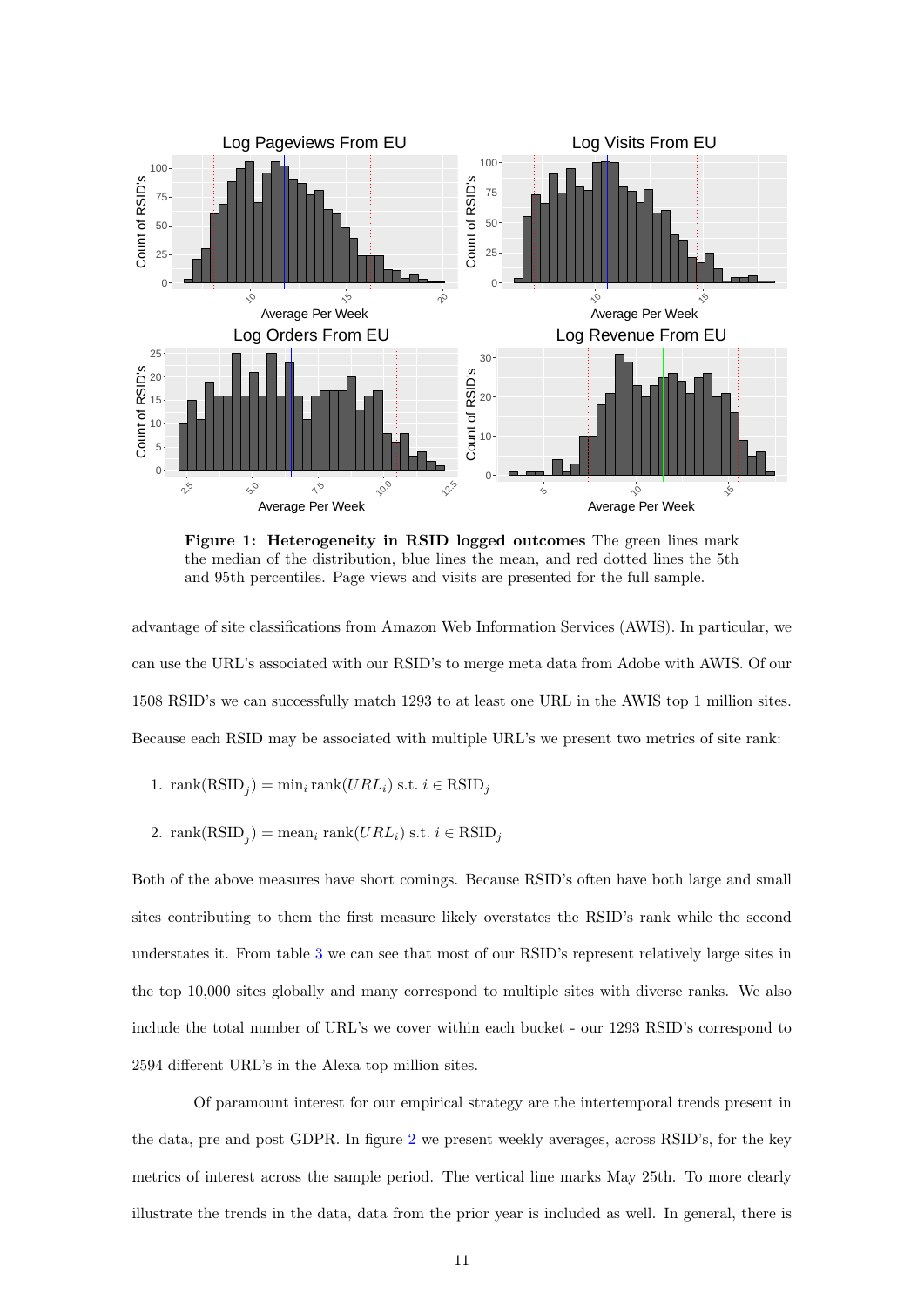<span id="page-11-0"></span>

|               | min(rank) | avg(rank) | Site Count |
|---------------|-----------|-----------|------------|
| < 1000        | 91        | 49        | 128        |
| < 10000       | 419       | 268       | 595        |
| < 100000      | 936       | 800       | 1592       |
| $< 1$ million | 1293      | 1293      | 2594       |
|               |           |           |            |

Table 3: RSID AWIS site rank Our RSID's are generally large and correspond to many sites of diverse sizes.

<span id="page-11-1"></span>

Figure 2: Average weekly outcomes 2018 trends of our key outcomes versus their 2017 counterparts. There is evidence that trends are similar in 2017 and 2018. One noticeable feature is the distinct level shift in 2018 outcomes in the post-GDPR period. Page views and visits are presented for the full sample.

evidence of a distinct level shift in the post period, roughly 4 weeks after the implementation of GDPR, relative to the trends in 2017. We can see that this trend is persistent for the remainder of the sample and that the behavior of the 2017 time-series is similar to that of the 2018 time-series.

One key feature of the above figures is the slightly delayed crossing of the 2018 and 2017 trends. In particular, this happens roughly four weeks after the GDPR is implemented. This lag could be driven by the cumulative effect of a decrease consumer tracking in targeting, and/or a heterogeneous timing of implementation of consent walls. While we do not have data on the timing of firm actions, section [2.1](#page-4-0) discusses ways in which we can try to recover evidence of different firm behaviors from our data. Section [5.2](#page-17-0) provides some evidence of robustness to potential anticipation and delay effects.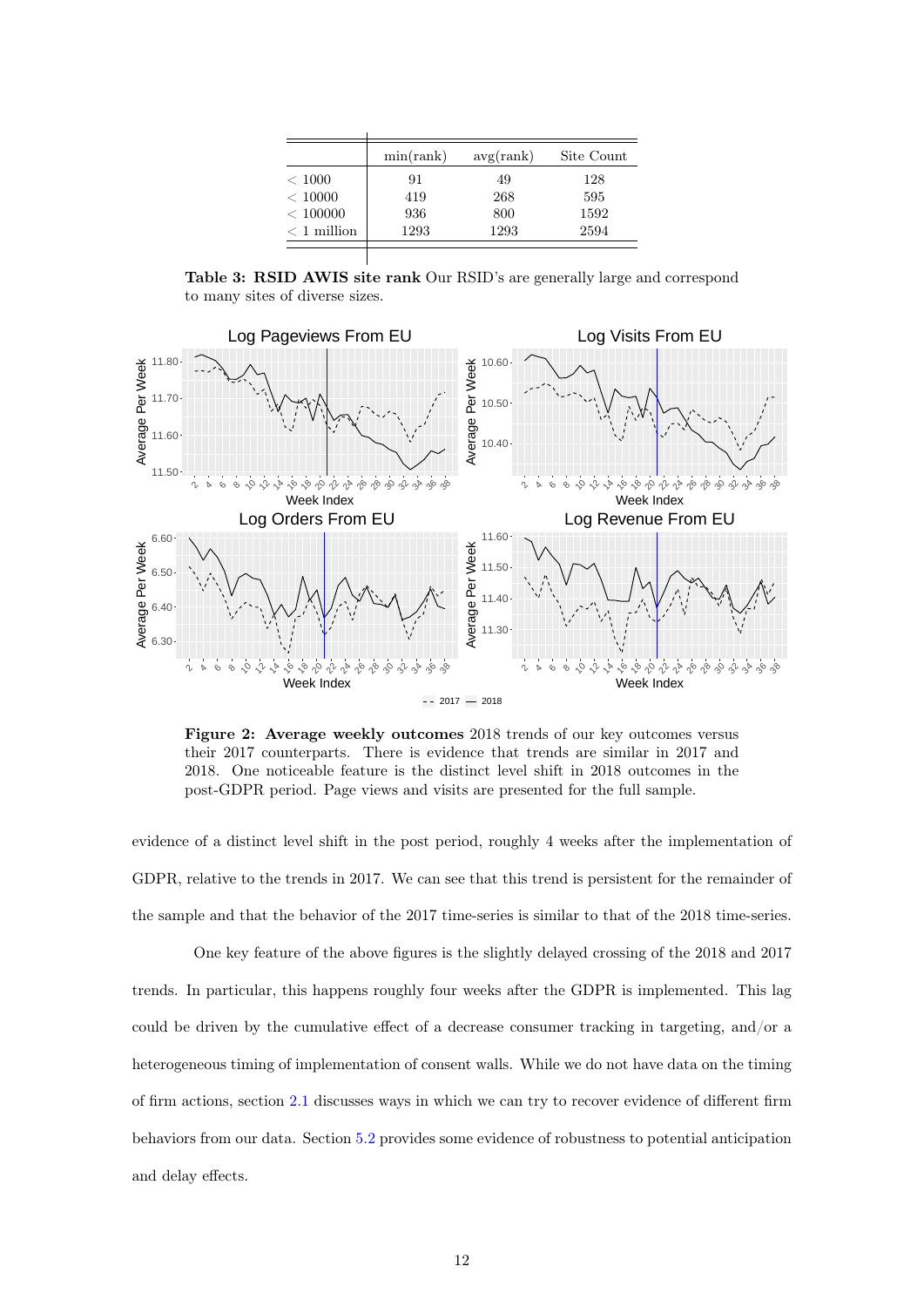## 4 Differences-in-Differences Results: Adobe Analytics Data

### <span id="page-12-1"></span>4.1 Recorded Outcomes

The primary analysis will relies on a differences-in-differences specification. The ideal control group in this setting would be a set of RSID's for which a substantial portion of traffic is from the EU and who do not have to comply with GDPR post May 25th. As GDPR applies to all EU web traffic, this is infeasible. Instead, we propose using the same RSID 2017 traffic as our control group. This is a reasonable control group in that it effectively accounts for any seasonal or time effects orthogonal to yearly differences. For example, June is the beginning of the European summer for which our 2017 control group should effectively control for. One might also consider using contemporaneous outcome measures from North America as a control group. Unfortunately, this group is likely to suffer from substantial spill over effects from the GDPR as many organizations implemented their compliance solutions globally<sup>[5](#page-0-0)</sup>. Figure [2](#page-11-1) suggests that using 2017 same RSID metrics as our control group is viable. In section [5.4](#page-19-0) we explore other potential control group specifications.

Our differences-in-differences regression takes the following form:

<span id="page-12-0"></span>
$$
\log(y_{it} + 1) = \alpha \mathbb{1}\{2018\} + \beta \left(\mathbb{1}\{2018\} \times \mathbb{1}\{\text{Post GDPR}\}\right) + \theta_i + \eta_{iw} + \epsilon_{itw}
$$
 (1)

The primary coefficient of interest is  $\beta$ , which is an estimate of the average treatment effect under normal differences-in-differences identification assumptions (Angrist& Pischke 2008). To simplify notation in the following,  $t$  will refer to year,  $w$  to week, and  $i$  to RSID. Our recorded outcome is  $y_{itw}$ ,  $\theta_i$  are fixed effects at the RSID level,  $\eta_i w$  are RSID x week fixed effects, 1{2018} is a dummy variable for if the observation is from 2018 (analogous to the treatment-control dummy in a standard differences-in-differences specification) and  $\mathbb{1}\{\text{Post GDPR}\}\$ is a dummy variable for after the enforcement date of May 25th. Note that 1{Post GDPR} dummy is collinear with the week fixed effects, and thus omitted. As discussed in section [3.2,](#page-9-1) we use logged outcome measures as the distributions of recorded outcome measures are highly skewed.

We can apply the above regression design to our metrics to examine how GDPR has impacted our four key outcomes. Results for our preferred specification are presented in table [4.](#page-13-0)

<sup>5</sup>https://qz.com/1284895/what-gdpr-compliance-means-for-american-businesses/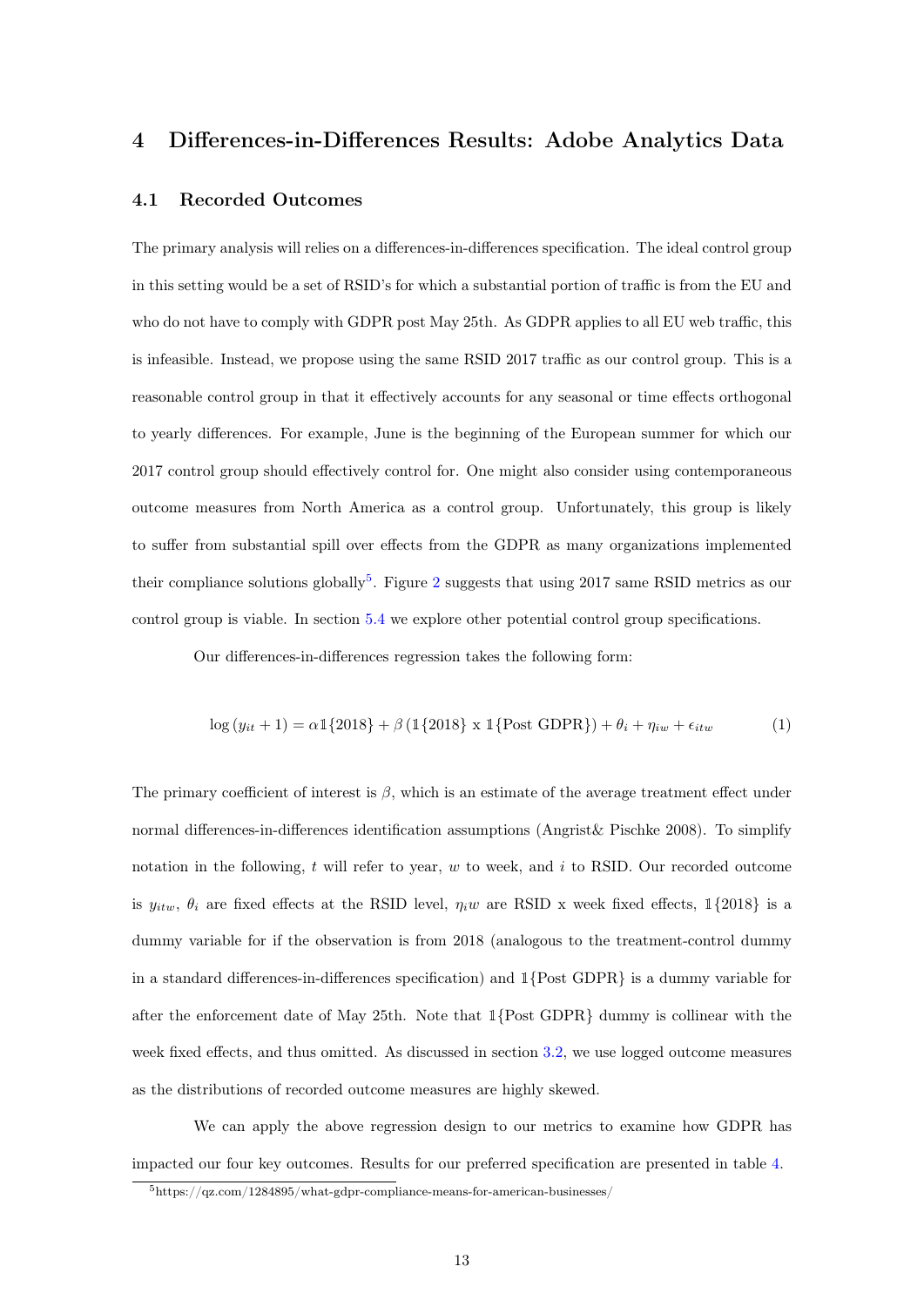<span id="page-13-0"></span>

|                                | <b>Full Sample</b> |               | E-Commerce Sample |               |                   |             |
|--------------------------------|--------------------|---------------|-------------------|---------------|-------------------|-------------|
|                                | Page Views         | <b>Visits</b> | Page Views        | <b>Visits</b> | Orders            | Revenue     |
|                                | (1)                | (2)           | (3)               | (4)           | $\left( 5\right)$ | (6)         |
| $1{2018} \times 1$ {Post GDPR} | $-0.097***$        | $-0.099***$   | $-0.042*$         | $-0.050**$    | $-0.056**$        | $-0.083***$ |
|                                | (0.027)            | (0.025)       | (0.022)           | (0.022)       | (0.025)           | (0.029)     |
| $1{2018}$                      | $0.028*$           | $0.060***$    | $0.044**$         | $0.085***$    | $0.073***$        | $0.113***$  |
|                                | (0.016)            | (0.014)       | (0.020)           | (0.019)       | (0.021)           | (0.022)     |
| <b>RSID FE</b>                 | Y                  | Y             | Υ                 | Y             | Y                 | Υ           |
| RSID x Week FE                 | Y                  | Y             | Y                 | Y             | Y                 | Υ           |
| <b>Observations</b>            | 108,576            | 108,576       | 30,312            | 30,312        | 30,312            | 30,312      |
| $\mathbb{R}^2$                 | 0.987              | 0.989         | 0.993             | 0.992         | 0.991             | 0.987       |
| Adjusted $\mathbb{R}^2$        | 0.974              | 0.978         | 0.986             | 0.985         | 0.983             | 0.974       |

Note: All DV's are logged. SE's clustered at  $RSID + Week$  level  $*_{\text{p}<0.1;}$  \*\* $_{\text{p}<0.05;}$  \*\*\* $_{\text{p}<0.01}$ 

Table 4: Differences-in-Differences Results: All Firm Sample & E-Commerce Sample.

We see large statistically significant decreases across all of our key metrics. For the full sample of firms, we see an average decrease of  $-0.097$  and  $-0.099$  for both visits and page views. These outcomes drop to  $-0.042$  and  $-0.050$  when only looking at our sample of firms with revenue outcomes. Our point estimate of 9 percent for visits suggests a weekly decrease of approximately 3,350 visits at the median of our all firm sample. Our point estimates for orders and revenue are a bit larger, at −0.056 and −0.083 respectively. These are large and economically consequential changes. The revenue results indicate approximately an \$8,000 drop in weekly recorded revenue for the median RSID in our sample. The precision of the estimates falls as we move towards revenue. As such caution should be used in over interpreting differences in point estimates.

### 4.2 Heterogeneity

Evidence presented in section [3](#page-6-0) suggests there is significant heterogeneity across our sample of RSIDs. This will likely lead to heterogeneity in site outcomes as well. To examine this we can use a triple differences-in-differences strategy. We begin by classifying sites as either 'small' or 'large.' To do so, we split the distribution of average weekly visits, from the EU, in the pre-GDPR period (presented in figure [1\)](#page-10-0) at the median - with sites above the median classified as 'large.' This is done separately for the for full firm sample and the E-commerce sample. We then estimate equation [2.](#page-14-0)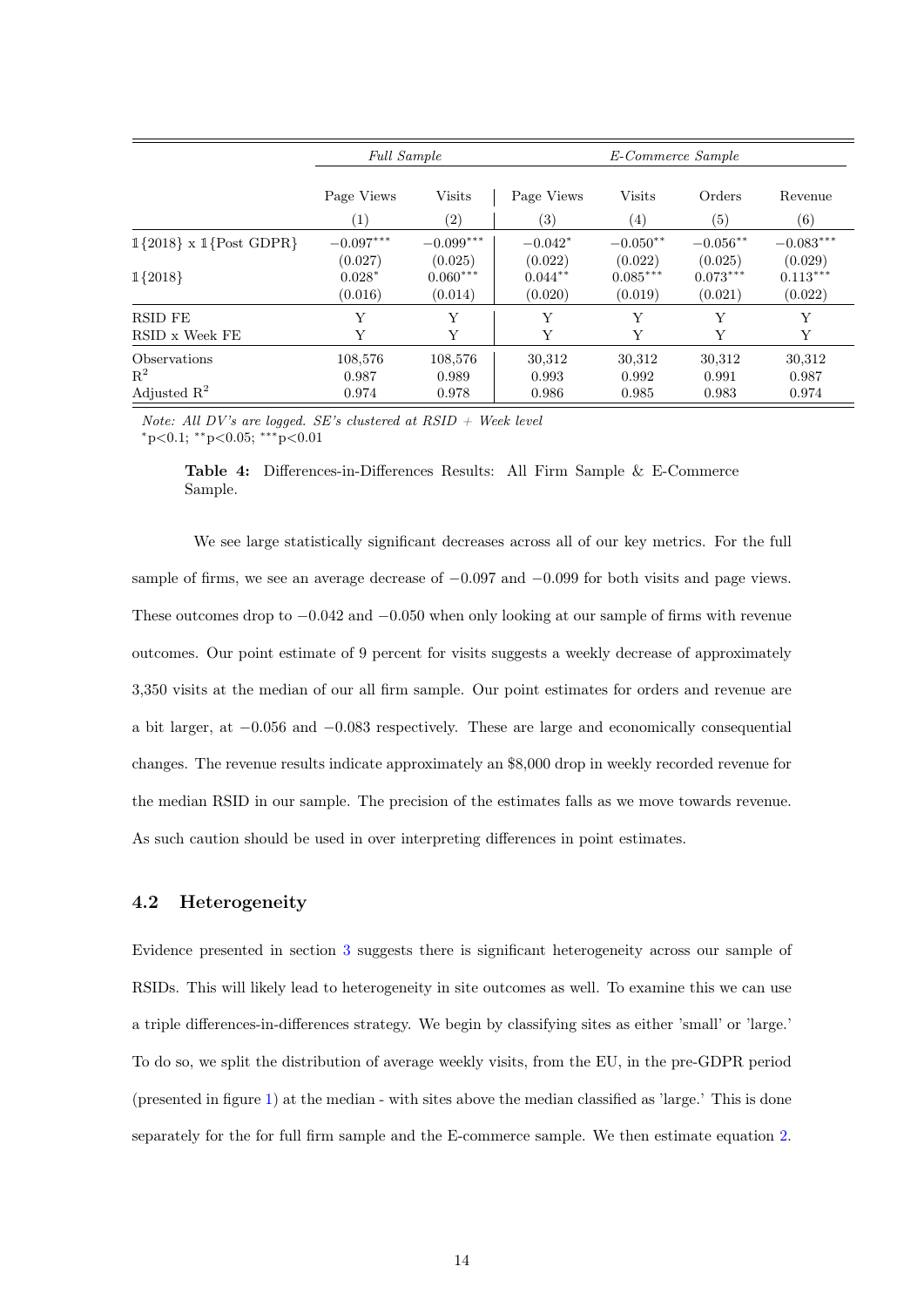<span id="page-14-0"></span>
$$
\log (y_{itw} + 1) = \alpha_1 \mathbb{1} \{ 2018 \} + \alpha_2 \left( \mathbb{1} \{ 2018 \} \times \mathbb{1} \{ \text{Large} \} \right)
$$
  
+  $\alpha_3 \left( \mathbb{1} \{ \text{Post GDPR} \} \times \mathbb{1} \{ \text{Large} \} \right)$   
+  $\beta_1 \left( \mathbb{1} \{ 2018 \} \times \mathbb{1} \{ \text{Post GDPR} \} \right)$   
+  $\beta_2 \left( \mathbb{1} \{ 2018 \} \times \mathbb{1} \{ \text{Post GDPR} \} \times \mathbb{1} \{ \text{Large} \} \right)$   
+  $\theta_i + \eta_{iw} + \epsilon_{itw}$  (2)

From equation ?? we are interested in the differences between  $\beta_1$ , the treatment effect for small firms, and  $\beta_2$ , the treatment effect for larger firms. All

### 4.3 User Behavior

#### 4.3.1 Visit Quality Metrics

Though we find large changes in recorded outcomes in table [4,](#page-13-0) we see no such changes in visit quality metrics. To examine this we construct two metrics commonly used by site managers and practitioners, time per visit and page views per visit, and use them as our outcome variables in equation [1.](#page-12-0) The trends and results of these regressions are presented in figure [3](#page-14-1) and table [5,](#page-15-0) respectively.

<span id="page-14-1"></span>

Figure 3: Average weekly outcomes: quality metrics Blue vertical lines indicate the date of treatment. There is little evidence of differences in trend across years, or in the post-GDPR period.

Appealing to figure [3,](#page-14-1) we see that both metrics have higher levels across the pre and post period in 2017. In both cases, there is little evidence of change in the post GDPR period. Table [5](#page-15-0) demonstrates that we see no evidence of a change in how much users are using sites, on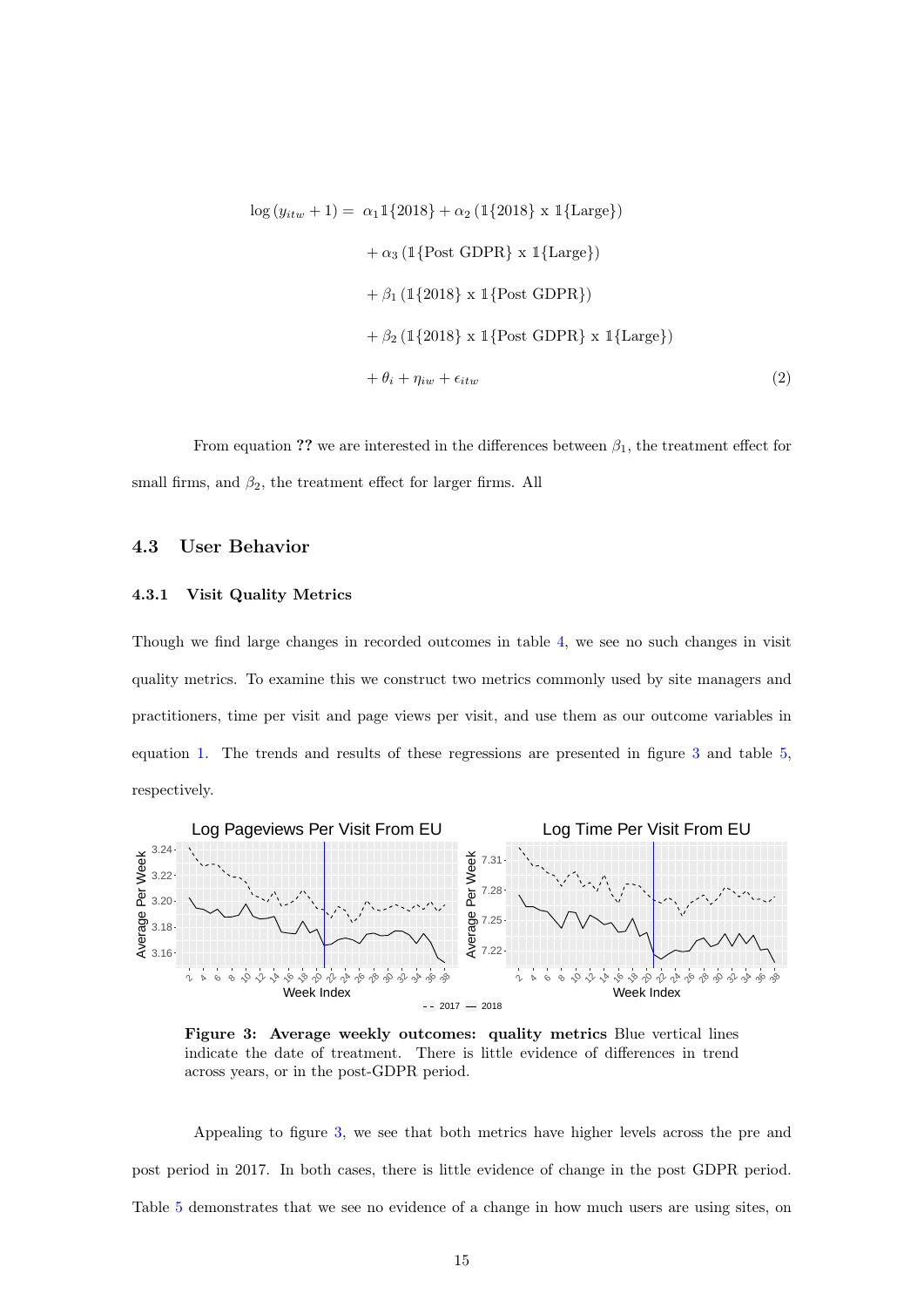average. Importantly, these estimates are precise - our standard errors suggest that were effects large enough to be economically meaninful, we would be able to measure them. These null effects suggest that the types of users who visit in the post period are similar to those that were visiting in the pre-period.

<span id="page-15-0"></span>

|                                | Dependent variable:  |                      |
|--------------------------------|----------------------|----------------------|
|                                | Page Views Per Visit | Time Spent Per Visit |
|                                | (1)                  | (2)                  |
| $1{2018} \times 1$ {Post GDPR} | 0.004                | $-0.003$             |
|                                | (0.006)              | (0.010)              |
| $1{2018}$                      | $-0.020***$          | $-0.045***$          |
|                                | (0.006)              | (0.010)              |
| <b>RSID FE</b>                 | Y                    | Y                    |
| RSID x Week FE                 | Y                    | Y                    |
| <b>Observations</b>            | 108,576              | 108,576              |
| $R^2$                          | 0.950                | 0.945                |
| Adjusted $\mathbb{R}^2$        | 0.899                | 0.891                |

Note: All DV's are logged. SE's clustered at  $RSID + Week level$  $*p<0.1$ ;  $*p<0.05$ ;  $***p<0.01$ 

| Table 5: User Behavior Regression |  |  |  |  |
|-----------------------------------|--|--|--|--|
|-----------------------------------|--|--|--|--|

To the extent that we think different mechanisms may impact the distribution of consumer types who visit a site, the above statistics are informative. In particular, because we see little change in how much time users spend on a site per visit, we take this as evidence that privacy salience is playing a limited role. On the contrary, if privacy salience was leading users to change their browsing behavior, we would likely see a positive effect. Users who value the site less would substitute away from using the site, leading average quality statistics to increase as the remaining population values the site, on average, more. On the other hand, if the utility from site usage and privacy concerns are positively correlated, this argument fails. It is unclear under what circumstance privacy preferences and site utility may be positively correlated, but we cannot rule this out. In this case, we might expect users to utilize the opt-out features made available by the GDPR - leading to high-value users dropping out of our data and our quality metrics decreasing in the post-GDPR period. We also do not see this, though we cannot rule out that the two effects above cancel each other out. Therefore, we conclude that privacy salience and opt-outs are either playing a limited role or uncorrelated with privacy preferences.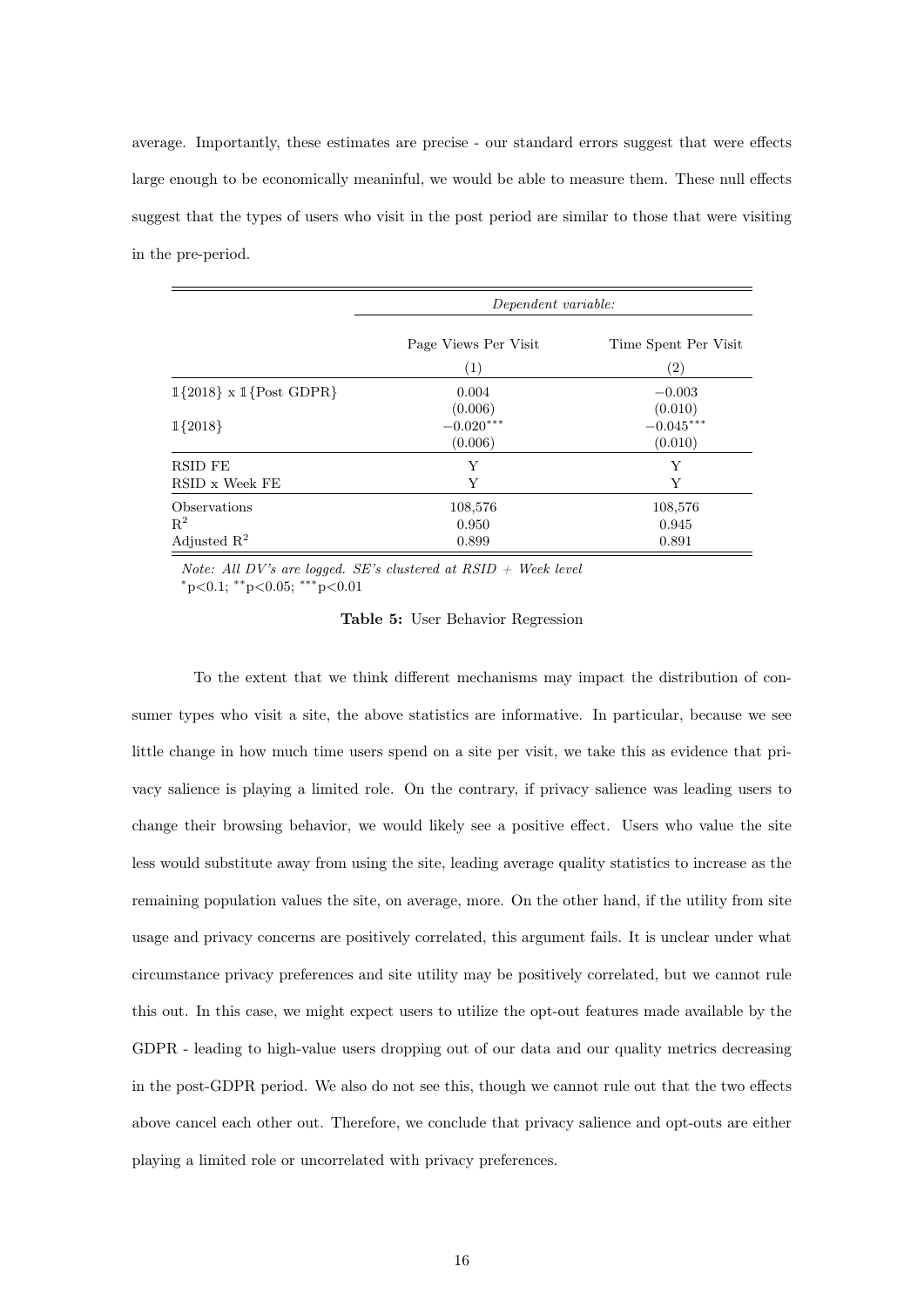## 5 Robustness

#### 5.1 Placebo Tests

While the point estimates we present in table [4](#page-13-0) are large and statistically significant, they do not rule out the potential of false positives. In order to address this we can run placebo tests. We implement placebo tests by first choosing a counterfactual treatment week from the pre-GDPR period of our data. Then equation [3](#page-16-0) is estimated using data from before April 25th (pre-GDPR). We use exclude one-month before the implementation of the GDPR in order to omit any anticipation behavior. This procedure is repeated for placebo treatment dates ranging from 17 to 7 week prior to May 25th for a total of 11 placebo tests. These placebo dates are chosen in order to provide adequate pre-trend and post-trends in the data (at least 3 data points before and after the placebo treatment).

<span id="page-16-0"></span>
$$
\log(y_{itw} + 1) = \alpha \mathbb{1}\{2018\} + \beta_p \left(\mathbb{1}\{2018\} \times \mathbb{1}\{\text{Post Placebo}\}\right) + \theta_i + \eta_{iw} + \epsilon_{itw}
$$
(3)

The primary coefficient of interest is  $\beta_p$ . Fixed effects are included just as in equation [1](#page-12-0) and all standard errors are clustered at the RSID + week level. Significant point estimates are indicative of false positives, and may undermine the credibility of our point estimates in table [4.](#page-13-0) Figure [??](#page-17-1) plots the estimates and confidence intervals for each of the placebo tests.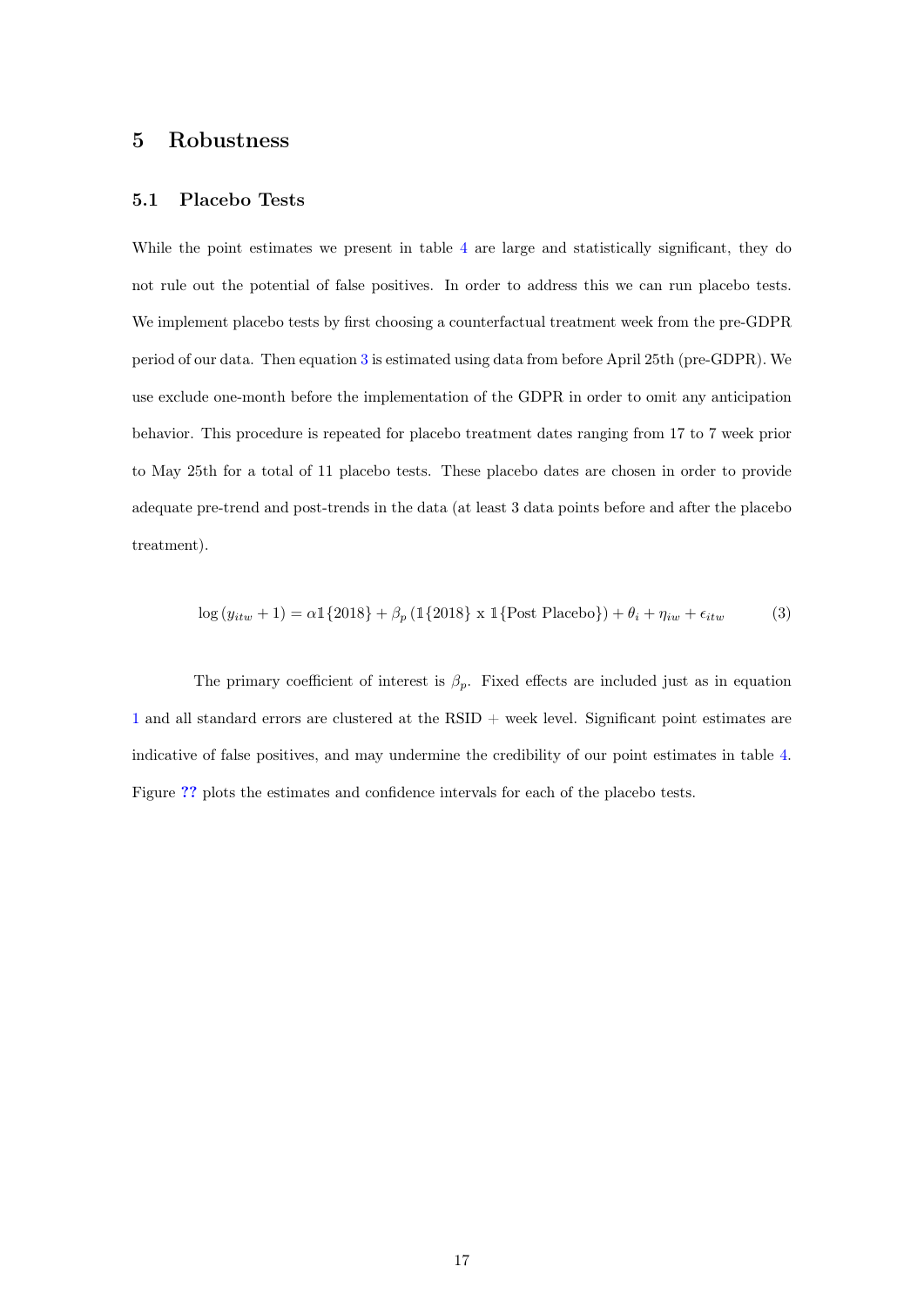<span id="page-17-1"></span>

Figure 4: Placebo tests Each bar corresponds to the point estimate of the placebo average treatment effect. Bars are standard errors - clustered at the RSID  $+$  week level. The white bar indicates the ATE estimated in table  $4$ 

The placebo results generally demonstrate a robustness of our identification strategy and point estimates in table [4.](#page-13-0) We can see that no estimates match the magnitude of our main results, nor are any of the placebo tests nearly as statistically significant. Confidence intervals tend to get larger as we move to the right in each of these figures - this is a mechanical reflection of the decreasing number of post-placebo treatment periods. While page views have a substantial number of significant treatment effect estimates, they are positive and generally small point estimates. These significant effects, as well as the trend in placebo estimates for orders and revenue, may be suggestive of a poor control group, which leads us to considering other control groups in sections [5.4](#page-19-0) and [5.3.](#page-18-0)

### <span id="page-17-0"></span>5.2 Timing of Implementation

A critical assumption to identification of the true average treatment effect in [4.1](#page-12-1) is that there is not pre May 25th 2018 implementation of GDPR compliance, or no treatment anticipation. While we do not directly observe compliance behaviors, anecdotal evidence resoundingly suggests that firms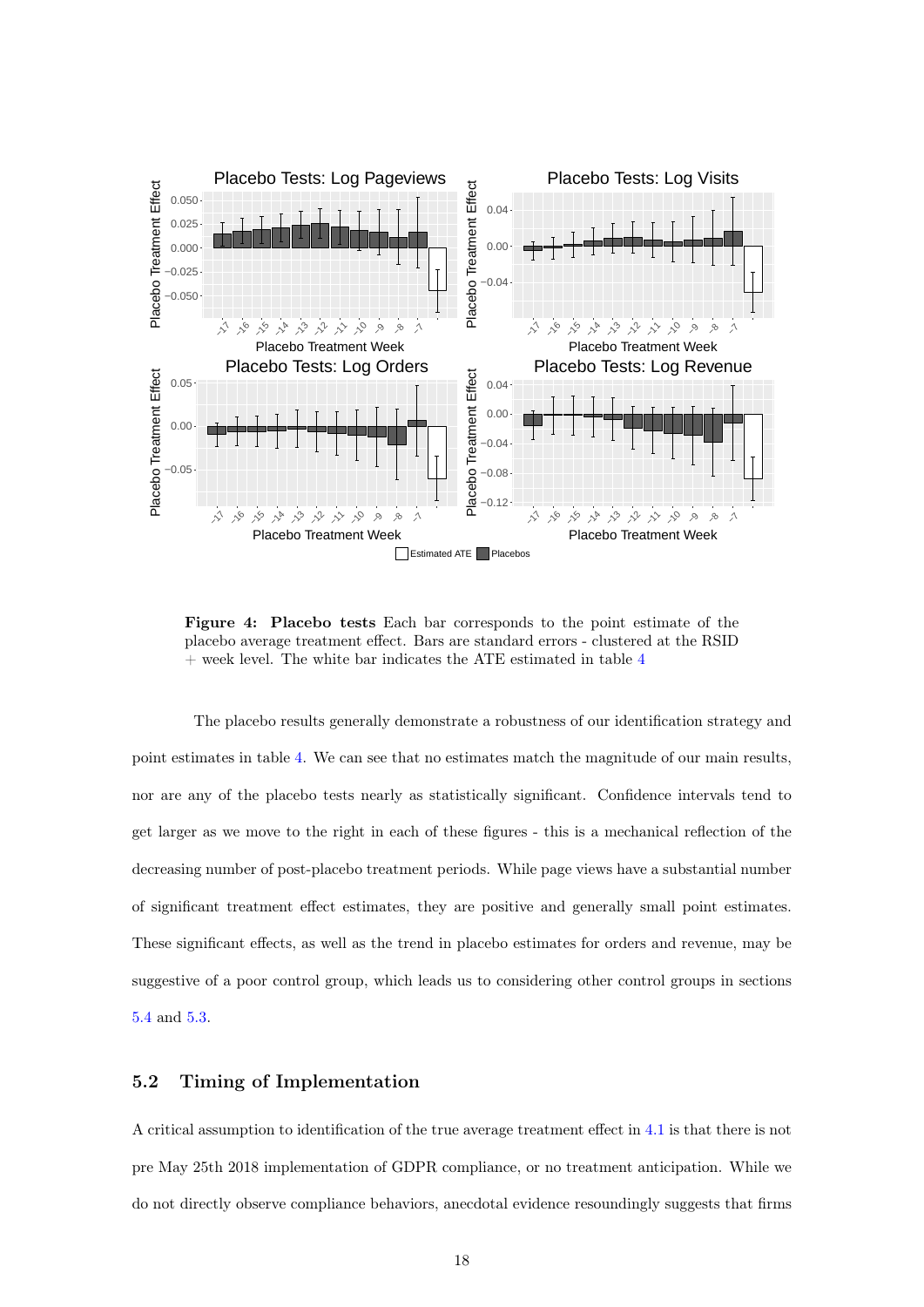were unprepared for the GDPR<sup>[6](#page-0-0)</sup>. In order to address treatment anticipation we can remove a one month window around our treatment date and re-run the regression in equation [1.](#page-12-0) This exercise will help remove any transitory effects around the implementation of the GDPR. Results of this exercise are presented in table [6.](#page-18-1)

<span id="page-18-1"></span>

|                                | <b>Full Sample</b> |                   |            | E-Commerce Sample |            |             |
|--------------------------------|--------------------|-------------------|------------|-------------------|------------|-------------|
|                                | Page Views         | Visits            | Page Views | <b>Visits</b>     | Orders     | Revenue     |
|                                | (1)                | $\left( 2\right)$ | (3)        | $\left( 4\right)$ | (5)        | (6)         |
| $1{2018} \times 1$ {Post GDPR} | $-0.095***$        | $-0.096***$       | $-0.044**$ | $-0.049**$        | $-0.054**$ | $-0.079***$ |
|                                | (0.028)            | (0.026)           | (0.022)    | (0.022)           | (0.026)    | (0.030)     |
| $1{2018}$                      | 0.026              | $0.056***$        | $0.045***$ | $0.083***$        | $0.071***$ | $0.109***$  |
|                                | (0.017)            | (0.015)           | (0.021)    | (0.020)           | (0.022)    | (0.024)     |
| RSID FE                        | Υ                  | Υ                 | Υ          | Y                 | Υ          | Y           |
| RSID x Week FE                 | Y                  | Y                 | Y          | Y                 | Y          | Y           |
| Observations                   | 99,528             | 99,528            | 27,786     | 27,786            | 27,786     | 27,786      |
| $\mathbf{R}^2$                 | 0.987              | 0.989             | 0.993      | 0.992             | 0.991      | 0.987       |
| Adjusted $\mathbb{R}^2$        | 0.973              | 0.977             | 0.985      | 0.984             | 0.982      | 0.973       |

Note: All DV's are logged. SE's clustered at  $RSID + Week$  level  $*p<0.1$ ;  $*p<0.05$ ;  $***p<0.01$ 

#### Table 6: Window Regressions

Comparing tables [6](#page-18-1) and [4,](#page-13-0) we can see that our point estimates are unchanged. Thus, it seems that at least short term anticipation effects are not playing a large role in our identification strategy.

### <span id="page-18-0"></span>5.3 Triple Differences-in-Differences

If global macroeconomic trends differ substantially in 2018 and 2017 our regression in equation [1](#page-12-0) will not estimate the true average treatment effect. One way to address this is through a triple differences-in-differences regression design using our North America data to control for global changes in trends. This strategy is also potentially flawed; to the extent that there are spill-overs from the GDPR on North American outcomes, and these spill-overs negatively influence outcomes, regression [1](#page-12-0) will underestimate the average treatment effect.

 $6$ https://www.theguardian.com/technology/askjack/2018/jul/05/what-should-i-do-about-all-the-gdpr-pop-upson-websites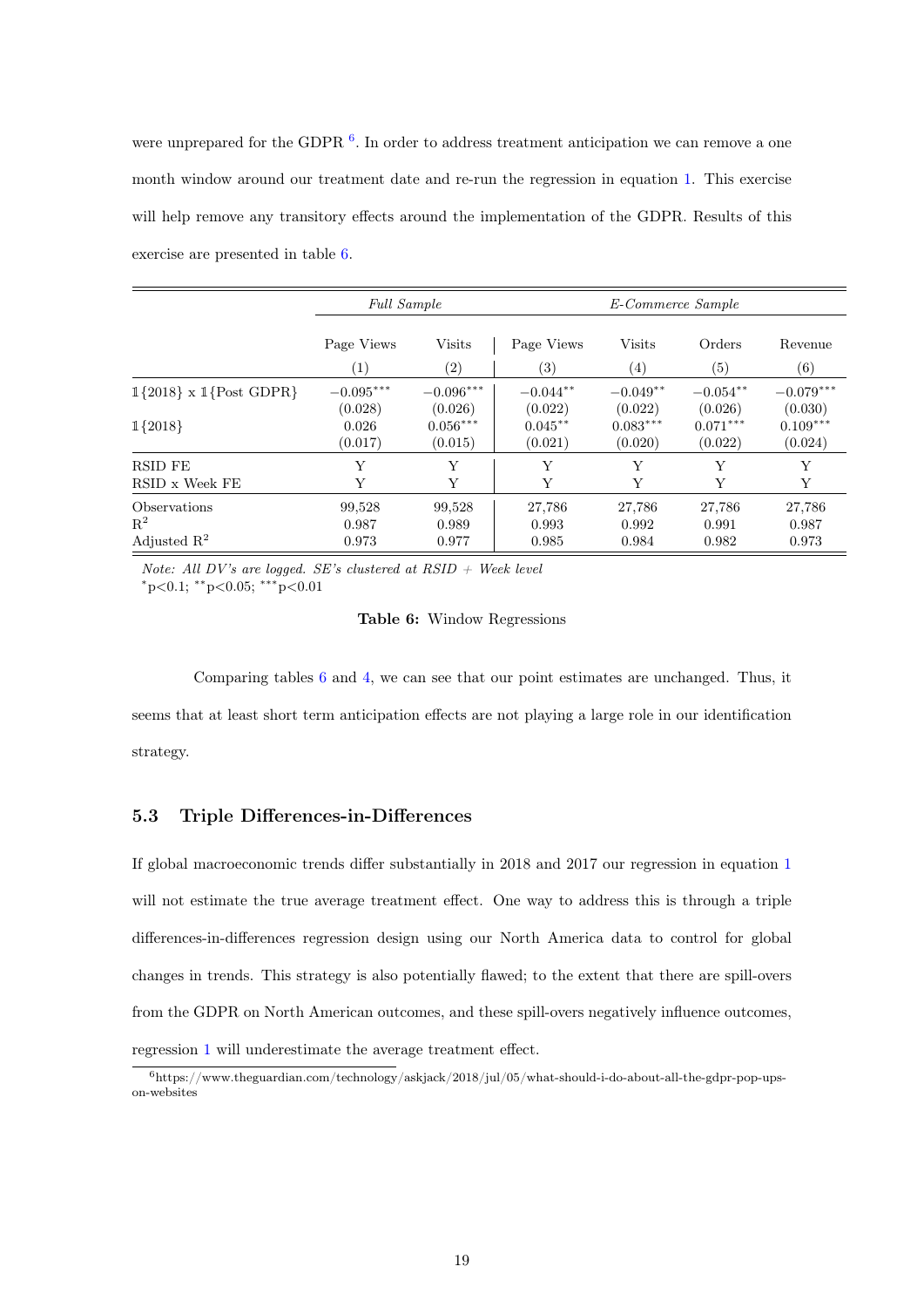We estimate the following equation:

<span id="page-19-1"></span>
$$
\log (y_{itwn} + 1) = \alpha_1 \mathbb{1}\{2018\} + \alpha_2 \left(\mathbb{1}\{2018\} \times \mathbb{1}\{EU\}\right)
$$

$$
+ \alpha_3 \left(\mathbb{1}\{2018\} \times \mathbb{1}\{\text{Post GDPR}\}\right)
$$

$$
+ \beta \left(\mathbb{1}\{2018\} \times \mathbb{1}\{\text{Post GDPR}\} \times \mathbb{1}\{EU\}\right)
$$

$$
+ \theta_i + \eta_w + \xi_{inv} + \nu_{ni} + \epsilon_{itwn}
$$
(4)

The regression is run at the RSID  $(i)$ , year  $(t)$ , week  $(w)$ , region  $(n)$  level. The primary coefficient of interest is  $\beta$ . We include full interactions of indicators for geography, year, and post-GDPR. Note that indicators for post-GDPR, EU, and post-GDPR x EU are absorbed by fixed effects; we include RSID, week, week x region, and region x RSID fixed effects. Estimation results from equation [4](#page-19-1) are presented in table [7.](#page-20-0)

As expected, we can see that the majority of our point estimate decrease but remain substantially negative and significant. The one exception to this our E-commerce sample estimate for page views, which is very small and insignificant.

### <span id="page-19-0"></span>5.4 Synthetic Controls

While previous year same RSID web traffic may help control for seasonality there are potentially other concerns in using this approach. In particular, changes in reporting across years, changes in web traffic due to advertising or product launches, and other cross-year within-firm differences could lead to a violation of the parallel trends assumption necessary for identification in a differencesin-differences model. In order to provide evidence of robustness of our results to such concerns we appeal to the method of synthetic controls (Abadie (2010) and Doudchenko & Imbens (2017)).

Synthetic controls constructs a control group by taking a weighted average of control units to best predict the counter factual for the treated unit. This control group is known as the 'synthetic control' and will satisfy parallel trends by construction. With a control and treatment group in hand, we can recover the average treatment effect through an approach such as differencesin-differences. Intuitively, the idea is that if we can construct a control group that behaves similarly enough to the treatment group in the pre-period, then this control group behaves similarly to how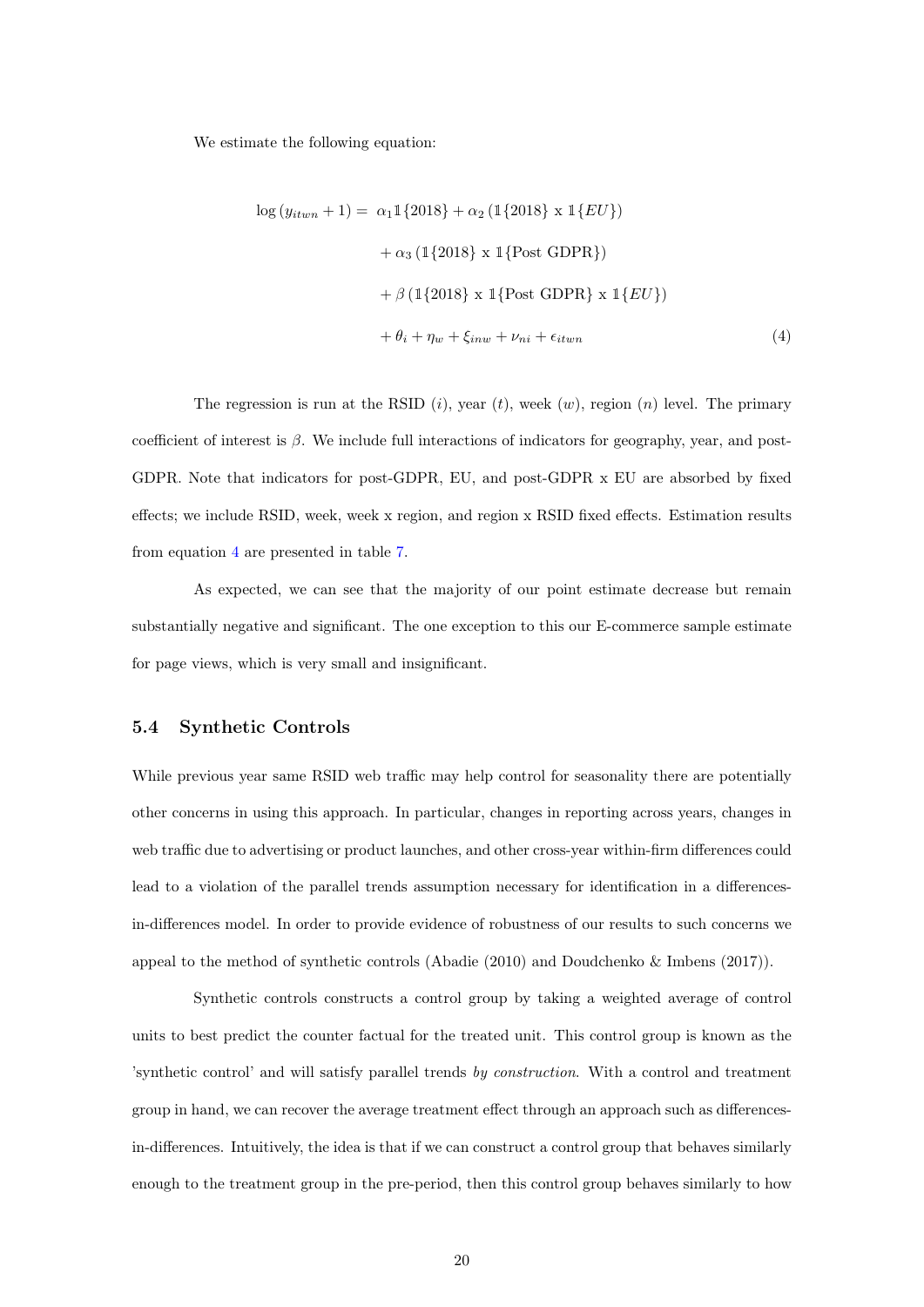<span id="page-20-0"></span>

|                                                                             | Full Sample             |                          |                         | E-Commerce Sample        |                      |                                                    |
|-----------------------------------------------------------------------------|-------------------------|--------------------------|-------------------------|--------------------------|----------------------|----------------------------------------------------|
|                                                                             | Page Views              | Visits                   | Page Views              | Visits                   | Orders               | Revenue                                            |
|                                                                             | $\widehat{\Xi}$         | $\widehat{c}$            | $\binom{3}{2}$          | $\left( \pm \right)$     | $\widetilde{G}$      | $\odot$                                            |
| $1{2018} \times 1$ {Post GDPR} $\times 1$ { $EU$ }                          | $-0.028***$             | $-0.022***$              | $-0.001$                | $-0.010***$              | $0.038***$           | $-0.054***$                                        |
|                                                                             | (0.005)                 | $(0.005)$<br>$-0.077***$ | $(0.003)$<br>$0.041***$ | $(0.003)$<br>$-0.040***$ | $(0.004)$<br>-0.017* | $(0.004)$<br>$-0.029***$<br>$(0.011)$<br>$(0.011)$ |
| $1{2018} \times 1{Post}$ GDPR                                               | $0.070***$              |                          |                         |                          |                      |                                                    |
|                                                                             | $(0.013)$<br>$0.051***$ | (0.013)                  | (0.007)                 | $(0.007)$<br>0.180***    | (0.009)              |                                                    |
| $1{2018}$                                                                   |                         | $0.122***$               | $0.080***$              |                          | $0.023**$            |                                                    |
|                                                                             | (0.008)                 | (0.006)                  | (0.008)                 | (0.007)                  | (0.009)              | (0.010)                                            |
| $1{2018} \times 1{EV}$                                                      | $-0.023$                | $-0.062$ ***             | $-0.036$ ***            | $-0.095***$              | $0.049***$           | $0.105***$                                         |
|                                                                             | (0.003)                 | (0.003)                  | (0.004)                 | (0.002)                  | (0.004)              | (0.004)                                            |
| RSID FE                                                                     | Υ                       |                          | Υ                       | $\geq$                   |                      |                                                    |
| RSID x Week FE                                                              | $\rightarrow$           |                          |                         |                          |                      |                                                    |
| Region x RSID FE                                                            |                         |                          |                         |                          |                      |                                                    |
| RSID x Region x Week FE                                                     |                         | $\rightarrow$            |                         | $\rightarrow$            | $\geq$               |                                                    |
| Observations                                                                | 217,127                 | 217,127                  | 60,603                  | 60,603                   | 60,603               | 60,603                                             |
| R <sup>2</sup>                                                              | 0.988                   | 0.988                    | 0.993                   | 0.992                    | 0.993                | 0.977                                              |
| Adjusted $\mathbf{R}^2$                                                     | 0.975                   | 0.977                    | 186.0                   | 0.984                    | 0.987                | 0.954                                              |
| Note: All $DV's$ are logged. SE's clustered at $RSID + Week + Region$ level |                         |                          |                         |                          |                      |                                                    |
| *p<0.1; **p<0.05; ***p<0.01                                                 |                         |                          |                         |                          |                      |                                                    |

Table 7: Triple Differences-in-Difference Regression Table 7: Triple Differences-in-Difference Regression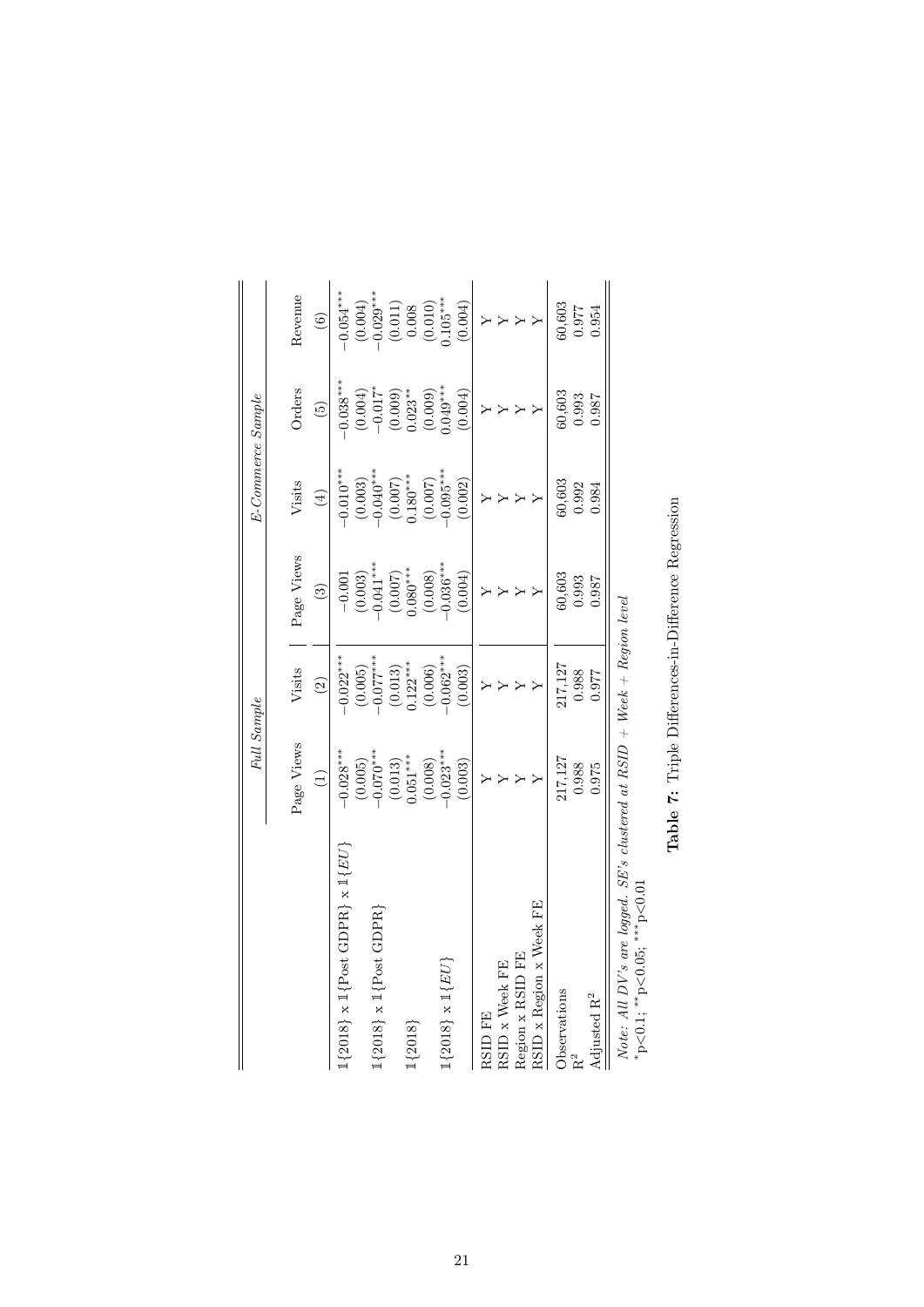<span id="page-21-0"></span>

Figure 5: Fitted Synthetic Controls. We can see a good (as expected) fit in the pre-GDPR period and reasonable trends in the post period that seem overall quite similar to those noted in figure [2.](#page-11-1) Page views and visits are presented for the full sample.

the treatment group would have behaved, after the intervention date, had it not received treatment. The problem then becomes one of constructing the synthetic control. In our implementation, we use 2017-RSID data as our control units and the mean of 2018-RSID data as our treated unit. Because we have many more control units than pre-treatment periods, we follow Doudchenko & Imbens (2017) and use an elastic net to construct our synthetic control. Details on the cross-validation and model fitting procedure are presented in appendix [A.](#page-24-0)

We begin by plotting the fitted trends in figure [5.](#page-21-0) We can see that our elastic net does a good job of fitting our treated group in the pre-GDPR period and trends in the post period are largely similar to the average 2017 trends in figure [2.](#page-11-1) Note that we see large drops discrepancies between the synthetic control group and the treated group in the post-GDPR period - indicating that the GDPR may have had an effect. Similarly, we can see that the delayed crossing noted in figure [2](#page-11-1) is apparent for the orders and revenue outcomes here. This may not be surprising as the synthetic control group is constructed of 2017 RSID data - but does suggest that trends in 2017 in the post-GDPR period are substantially different than in 2018. Our point estimates for each outcome are presented in table [8.](#page-22-0) These estimates are generally in line with the magnitudes presented in table [4](#page-13-0) are demonstrate some robustness to our same trends assumption.

While there is no universal theory of inference for synthetic controls, particularly when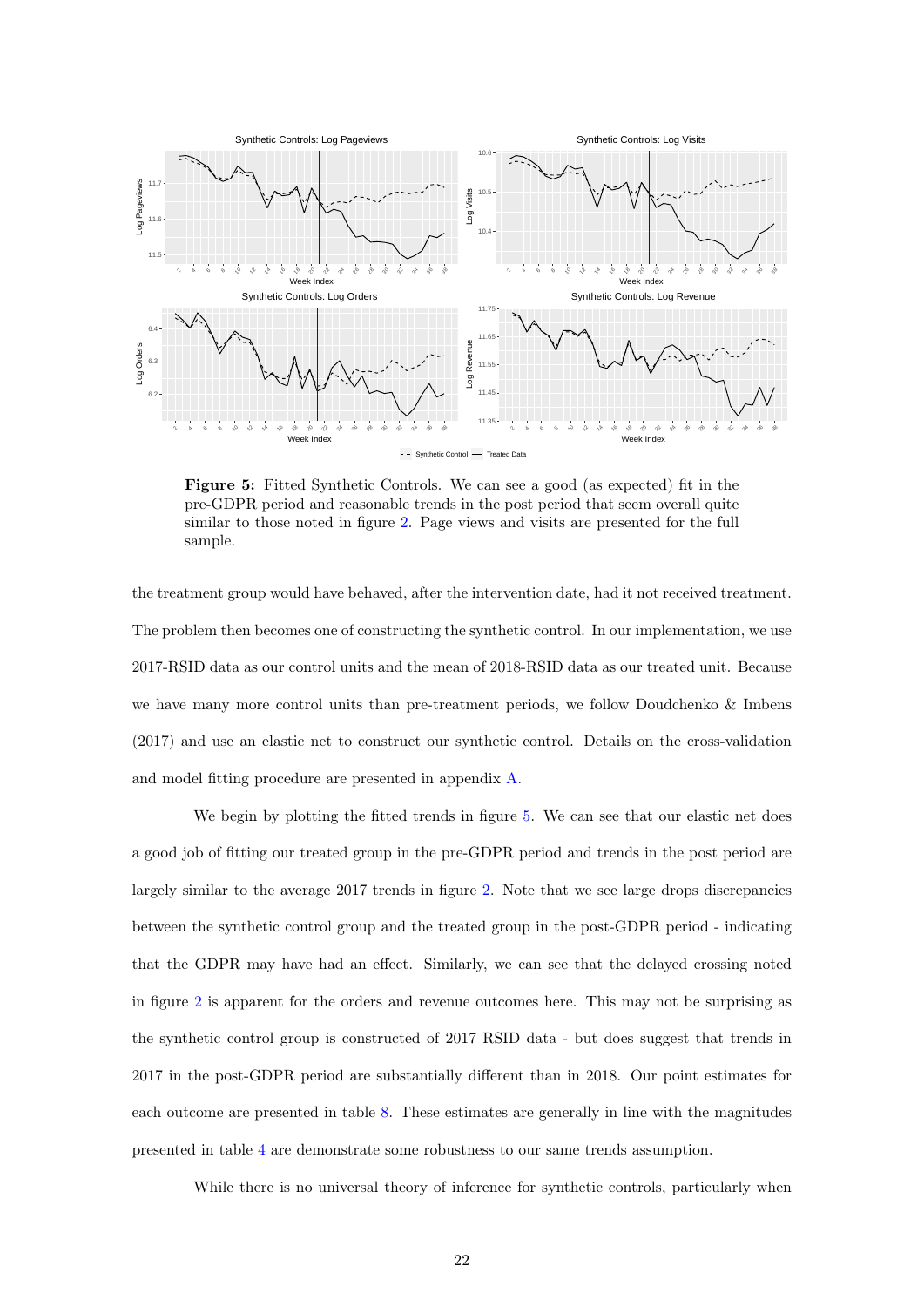<span id="page-22-0"></span>

|               | DID Point Estimate | Placebo Dist. Quantile |
|---------------|--------------------|------------------------|
| Page Views    | $-0.116$           | 24                     |
| <b>Visits</b> | $-0.100$           | 20                     |
| Orders        | $-0.067$           | 34                     |
| Revenue       | $-.033$            | 30                     |

Table 8: Synthetic Controls Results: This table presents the level differencesdifferences estimates and quantile in the placebo distribution of each outcome

elastic nets are used to fit the control group, we can appeal to Abadie (2010) to get a sense of how reasonable our results are. In particular, the following exercise asks - how large would our prediction error be had treatment not occurred? To construct this counterfactual, our procedure is as follows:

- Randomly sample  $n = 25$  units from C
- Construct our psuedo-treated unit as  $C_t^{pseudo} = \frac{1}{n} \sum_{i \in samp} C_{it}$
- Fit an elastic net to  $C_t^{pseudo}$  as described in appendix [A](#page-24-0)
- Calculate the adjusted mean squared prediction error (Abadie (2010)):

$$
\frac{T_0}{T - T_0} \frac{\sum_{t=T_0}^{T} \left( Y_t^{pseudo}(1) - Y_t^{C(psuedo)}(0) \right)^2}{\sum_{t=0}^{T_0} \left( Y_t^{pseudo}(1) - Y_t^{C(psuedo)}(0) \right)^2}
$$
\n(5)

That is, we calculate the mean squared prediction error and scale it by the mean squared fitting error

• Repeat 250 times for each outcome

The above procedure gives us a sense of how large the adjusted mean square error calculated using the actual treated units (the synthetic controls reflected in figure [5\)](#page-21-0) is compared to the same procedure on non-treated units. Our takeaways from this procedure should be that if the adjusted mean squared error in the treated case is larger than in the psuedo-treated case, there is some evidence that our treatment has had an effect. Importantly, this procedure will disadvantage our estimates as using an  $n = 25$  to construct our psuedo-treated unit will lead to a noisier treated group than in the actual case, in which we use the full sample of firms. The results of the above procedure are presented in figure [6.](#page-23-0)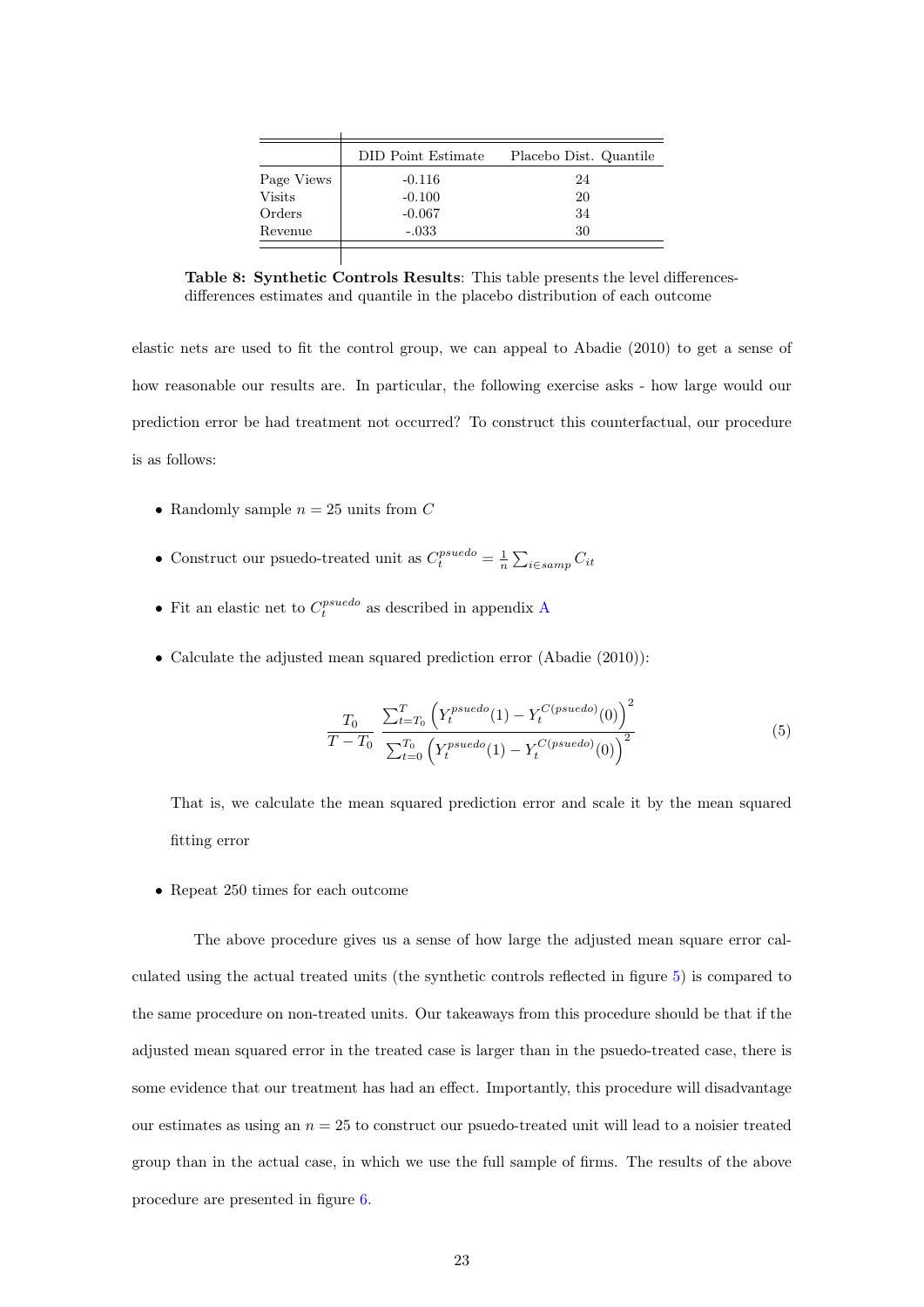<span id="page-23-0"></span>

Figure 6: Synthetic Control Placebo Tests The blue line is the scaled squared prediction error of the true treated cased. Page views and visits are presented for the full sample.

Figure [6](#page-23-0) suggests that our results are somewhat robust - though there is clearly some noise in this data. The quantile in the placebo distributions or our true synthetic controls estimate is presented in table [8.](#page-22-0) Generally the true estimates are in the upper end of the placebo distributions but not conclusively outliers. This may indicate that interpreting figure [5](#page-21-0) as indicating a large GDPR impact on revenue or orders is overstating the true effect. Nonetheless there is evidence that these effects are substantial and larger than random.

## 6 Conclusion

This paper has attempted to begin to answer a complicated and nuanced question: how has the European Union's General Data Protection Regulation impacted online outcomes? To answer this question we have used an expansive and comprehensive new data set.

Using data from Adobe Analytics, we are able to quantify the impact of GDPR on important economic outcomes for a diverse set of firms. We find large mean effects: page views per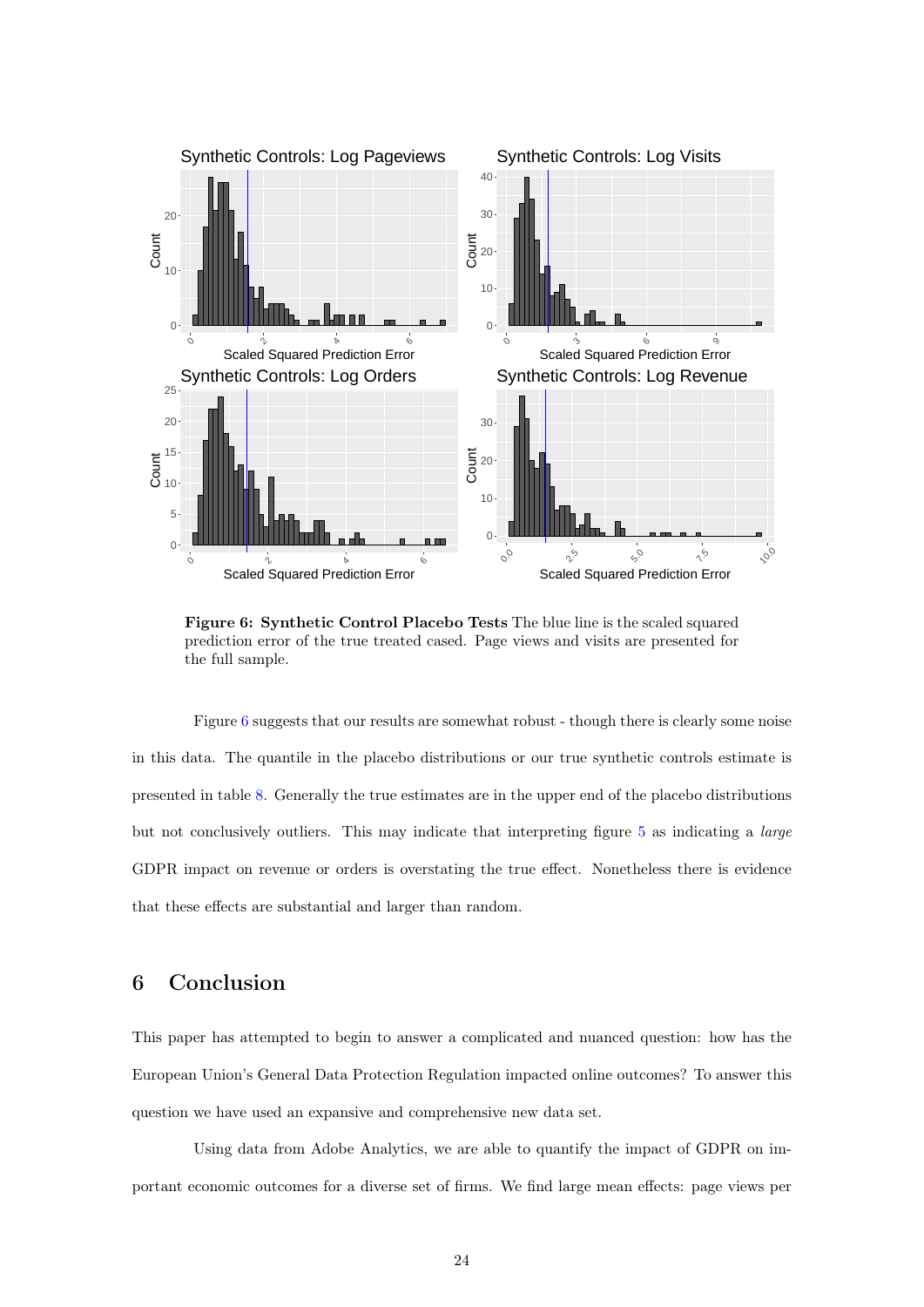week drop by approximately 4% and revenue per week falls by 8%. These are economically large numbers, with a 8% revenue per week drop corresponding to a \$8,000 drop in weekly revenue for the median RSID in our sample. We provide some evidence that these results are not driven by changes in user behavior directly. From a regulators perspective the above results clearly illustrate the difficulty and high costs of privacy regulation. The Adobe Analytics data illustrate just a portion of the total cost of complying with GDPR - omitting large operational and infrastructure costs. More work needs to be done to quantify the benefit to users of these privacy laws in order to better understand the tradeoffs. An indicator of this are the opt-in numbers cited in the introduction, which suggest that GDPR may not actually be delivering that much value to the majority of users. Regardless, it is likely true that GDPR has impacted different sites in very different ways, and regulators may want to consider this when working on future legislation. Firms have reacted in diverse ways and have implemented compliance in various fashions, often driven by their business needs. Legislators may want to consider why and how firms are using user information more explicitly in legislation to better address these asymmetries.

While this paper has some interesting and compelling findings more work is left to be done. In particular our next steps include using last touch attribution data to examine if users have changed how they arrive on site and bringing in auxiliary data to more directly examine the data minimization and consent channels of the mechanism.

## <span id="page-24-0"></span>7 Appendix

## A Cross-validation Routine for Synthetic Controls

Estimating the weights necessary to construct the control group is difficult and not well understood (Doudchenko and Imbens (2017)). For the following discussion,  $T_0$  will be the period before which the intervention takes place,  $Y(0)$  is the counterfactual outcome, and  $Y(1)$  is the observed outcome of the treatment. In our setting, we will use 2017 RSID log outcome data as control units and the average across RSID's of 2018 log outcome data as our treatment unit. That is, for each outcome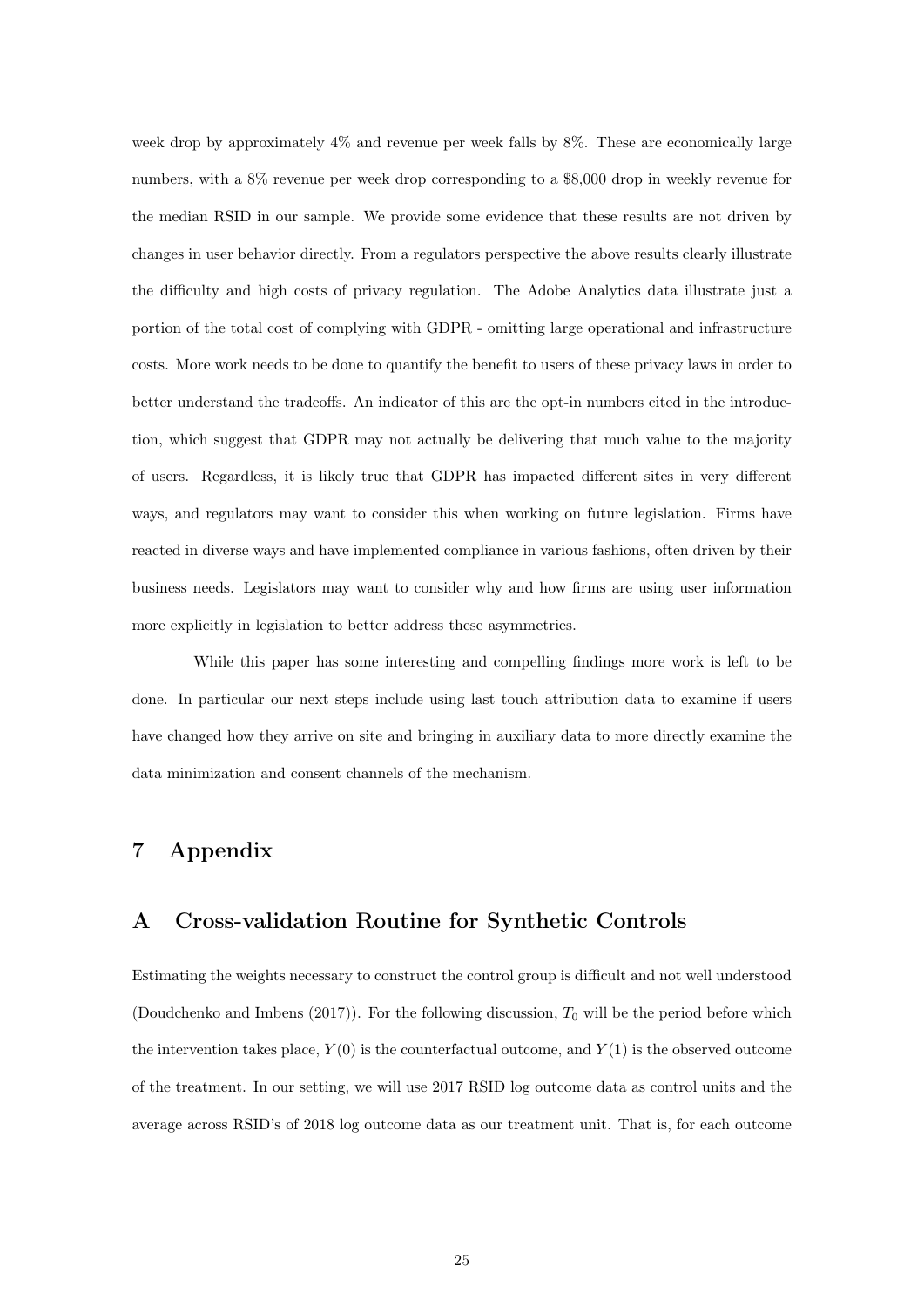variable, we have a treatment unit and a set of control units:

<span id="page-25-1"></span>
$$
Y_t = \frac{1}{N} \sum_{i}^{N} \log (y_{it}^{2018} + 1)
$$
 (6)

<span id="page-25-0"></span>
$$
C = \{C_{it} = \log\left(y_{it}^{2017} + 1\right) \forall i\}
$$
\n(7)

The problem of estimating weights then becomes one of choosing a weighted combination of  $C_{it}$  to best match  $Y_t$ . The literature has used a variety of different methods to accomplish this task (Doudchenko and Imbens (2017)). In our setting, we have twenty-one pre-treatment time periods and 1508 control units. That is, we have a situation in which  $N \gg T_0$ . Because of this, we follow Doudchenko and Imbens (2017) in using an elastic net to construct our control group. See Zou and Hastie (2005) for a detailed discussion of elastic nets and their properties. In brief, we fit a model with the following objective function:

$$
Q(\mu,\omega|Y_t,C_{it};\alpha,\lambda \text{ for } t < T_0) = ||Y_t - \mu - \omega C_{it}||_2^2 + \lambda \cdot \left(\frac{1-\alpha}{2}||\omega||_2^2 + \alpha ||\omega||_1\right) \tag{8}
$$

Where  $\mu$  is a constant,  $\omega$  is a vector of length N of weights, and  $\alpha$  and  $\lambda$  are penalty parameters chosen by the econometrician. We choose penalty parameters using a modified version of the cross validation routine proposed in Doudchenko and Imbens (2017).

In particular, for a proposed pair of penalty parameters,  $\{\alpha', \lambda'\}$ , we construct pseudo treated units as follows. First, we partition  $C$  into  $B$  random partitions of size  $b$ . We will refer to a partition as  $C^b$ . Each  $C^b$  is used to construct a pseudo treated unit,  $Y_t^{C^b}$ , by taking the average over  $i \in C^b$ . We use  $\tilde{C} = C \setminus C^b$  as the control units for pseudo treated unit  $Y_t^{C^b}$ . An elastic net is fitted, using only *pre-intervention* data, to obtain  $\{\hat{\mu}^b, \hat{\omega}^b\}$ . That is:

$$
\{\hat{\mu}^b, \hat{\omega}^b\} = \operatorname{argmin}_{\mu, \omega} \sum_{t=1}^{T_0} \left( Y_t^{C^b} - \mu - \omega \tilde{C}_{it} \right)^2 + \lambda' \cdot \left( \frac{1 - \alpha'}{2} ||\omega||_2^2 + \alpha' ||\omega||_1 \right) \tag{9}
$$

Given the weights estimated above, using the proposed penalty parameters  $\{\alpha',\lambda'\}$ , we predict the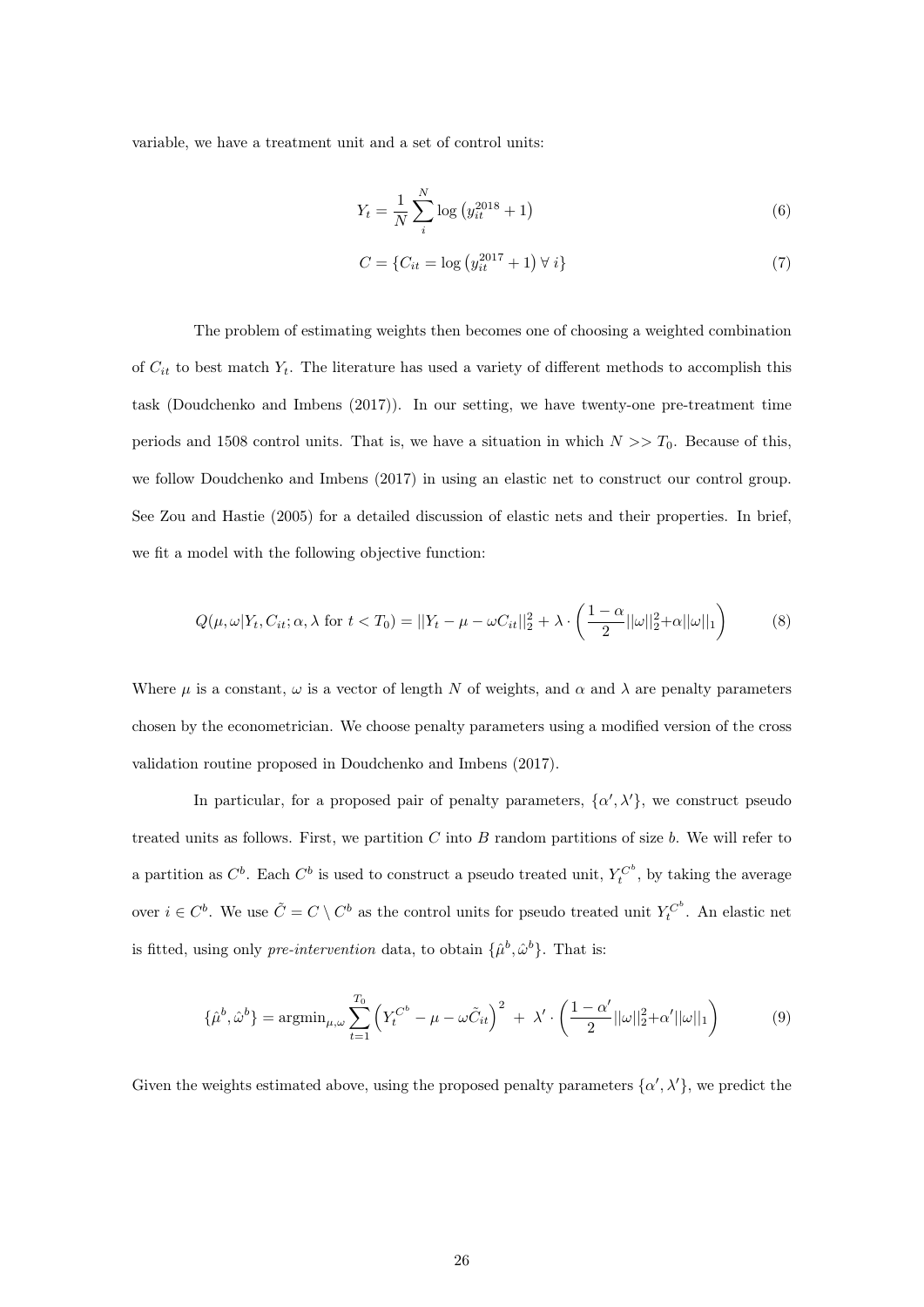outcome for  $Y_t^C(0)$  in  $t > T_0$  and construct the mean squared error for each B.

$$
Y_t^{C^b}(0) = \hat{\mu}^b + \hat{\omega}^b \tilde{C}_{it} \tag{10}
$$

$$
CV_B(\alpha', \lambda') = \frac{1}{T - T_0} \sum_{t = T_0}^{T} \left( Y_t^{C^b}(1) - Y_t^{C^b}(0) \right)^2
$$
\n(11)

Model performance is then evaluated using the average, across our  $B$  partitions, of the cross validated mean squared error.

$$
CV(\alpha', \lambda') = \frac{1}{B} \sum_{b} CV_b(\alpha', \lambda')
$$
\n(12)

Finally, tuning parameters are chosen such that  $\{\alpha,\lambda\} = argmin_{\alpha',\lambda'} CV(\alpha',\lambda')$ . Using these tuning parameters, the model in equation [8](#page-25-0) is fitted with the control units and treatment groups constructed in equation [6.](#page-25-1) From here, a differences-in-differences regression is run to recover the average treatment effect under the assumption that  $Y_i^C(0) = Y_i^T(0)$ .

For our purposes, we search over a grid of  $\alpha \in [0.01, 0.99]$  in increments of 0.01 and take advantage of the  $\lambda$  validation built into the glmnet. R package (Friedman et al. (2010)). For each  $\{\alpha',\lambda'\}$  we partition the control units into  $B=10$  samples - analogous to 10 cross-fold validation.

## References

- [1] ABADIE, A., DIAMOND, A., AND HAINMUELLER, J. Synthetic control methods for comparative case studies: Estimating the effect of californias tobacco control program. Journal of the American Statistical Association 105, 490 (2010), 493–505.
- [2] ABADIE, A., DIAMOND, A., AND HAINMUELLER, J. Comparative politics and the synthetic control method. American Journal of Political Science 59, 2 (2015), 495–510.
- [3] Acquisti, A., John, L. K., and Loewenstein, G. What is privacy worth? The Journal of Legal Studies 42, 2 (2013), 249–274.
- [4] ACQUISTI, A., TAYLOR, C., AND WAGMAN, L. The economics of privacy. Journal of Economic Literature 54, 2 (June 2016), 442–92.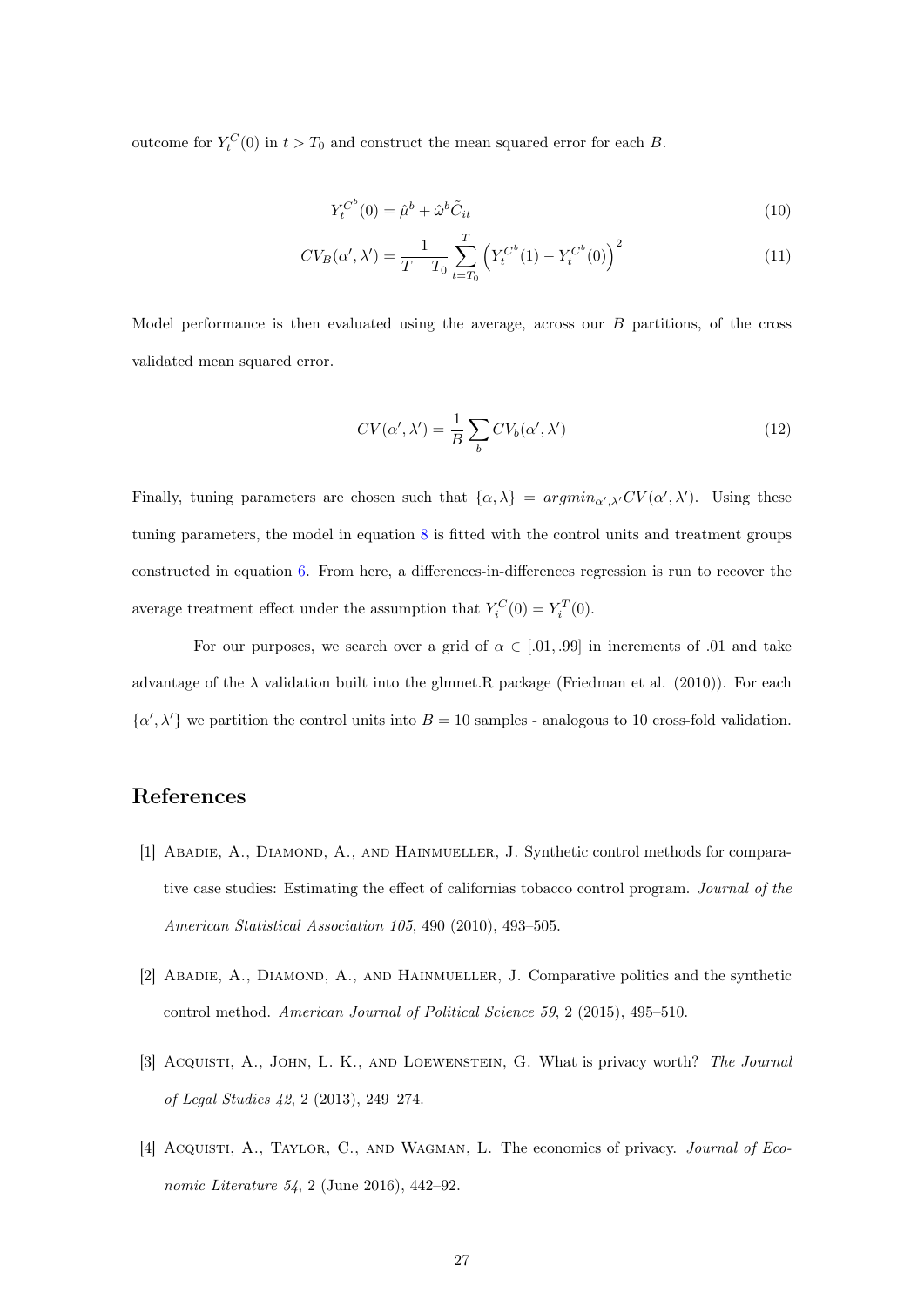- [5] Adobe. Adobe experience cloud analytics help and reference. Tech. rep., Adobe, 2018.
- [6] Athey, S., Catalini, C., and Tucker, C. The digital privacy paradox: Small money, small costs, small talk. NBER Working Paper No. 23488, June 2017.
- [7] BELLMAN, S., JOHNSON, E. J., KOBRIN, S. J., AND LOHSE, G. L. International differences in information privacy concerns: A global survey of consumers. The Information Society 20, 5 (2004), 313–324.
- [8] BENNETT, C. J., AND RAAB, C. D. The governance of privacy: Policy instruments in global perspective. 2006.
- [9] CAMPBELL, J., GOLDFARB, A., AND TUCKER, C. Privacy regulation and market structure. Journal of Economics & Management Strategy 24, 1, 47–73.
- [10] Cline, J. Pulse survey: Gdpr budgets top 10 million for 40 percent of surveyed companies.
- [11] Consumers Union. Poll: Consumers concerned about internet privacy. http://consumersunion.org/news/poll-consumers-concerned-about-internet-privacy/, September 2008. (Accessed on 07/19/2017).
- [12] Creamer, M. Despite digital privacy uproar, consumers are not opting out. Ad Age (May 2011).
- [13] de Matos, M. G., and Adjerid, I. Consumer behavior and firm targeting after gdpr: The case of a telecom provider in europe. Working paper, 2019.
- [14] DOUDCHENKO, N., AND IMBENS, G. Balancing, regression, differences-in-differences and synthetic control methods: A synthesis. NBER Working Paper Series No. 22791, October 2016.
- [15] FULLER, C. S. Privacy law as price control. *European Journal of Law and Economics 45*, 2 (Apr 2018), 225–250.
- [16] Gellman, R. Privacy, consumers, and costs-how the lack of privacy costs consumers and why business studies of privacy costs are biased and incomplete. In *Digital Media Forum*, Ford Foundation (2002).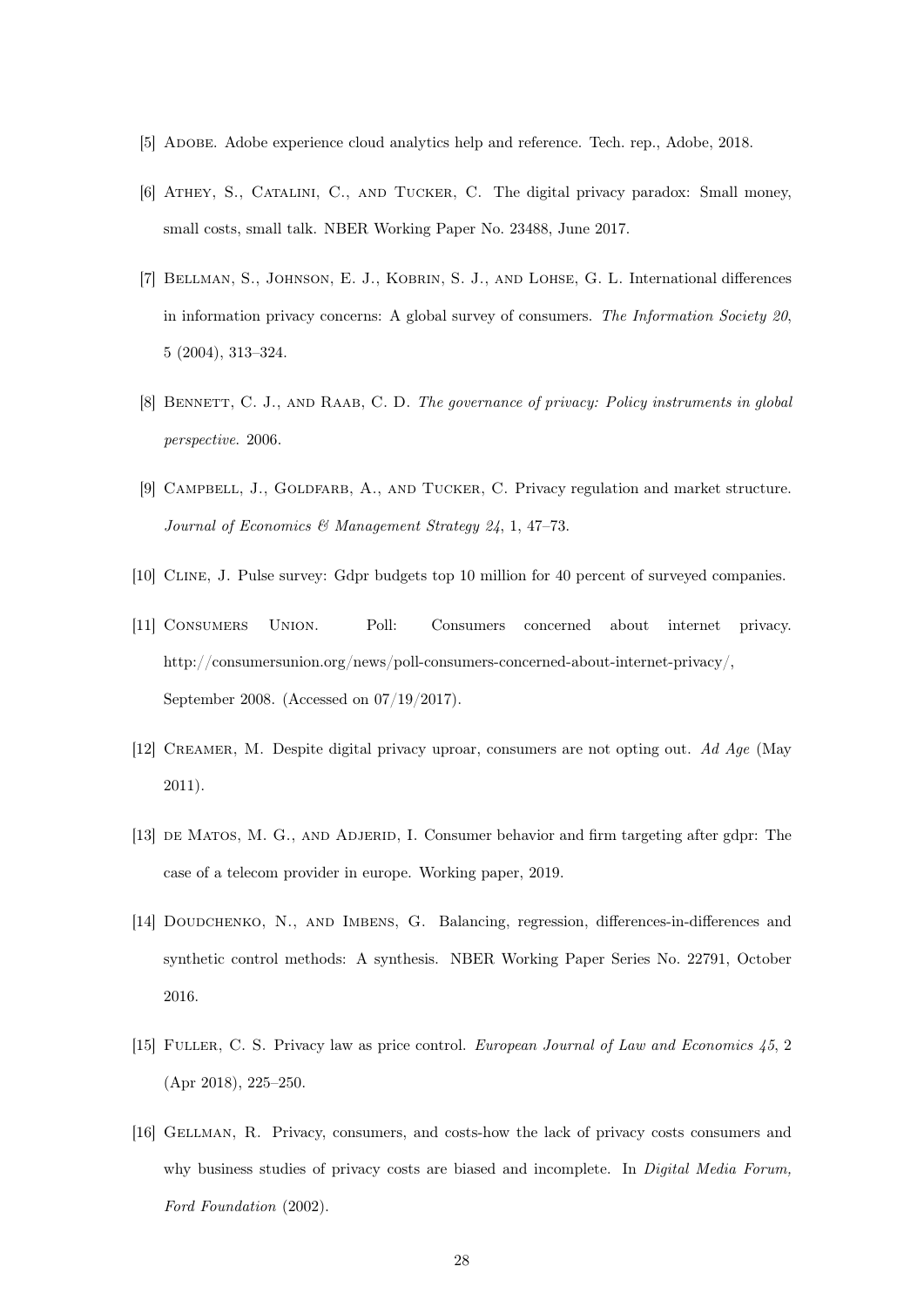- [17] Godinho de Matos, M., and Adjerid, I. Consumer behavrio and firm targeting after gdpr: The case of a telecom provider in europe. Working Paper, May 2018.
- [18] GOLDFARB, A., AND TUCKER, C. Online display advertising: Targeting and obtrusiveness. Marketing Science 30, 3 (2011), 389–404.
- [19] Goldfarb, A., and Tucker, C. Privacy and innovation. Working Paper 17124, National Bureau of Economic Research, June 2011.
- [20] GOLDFARB, A., AND TUCKER, C. Shifts in privacy concerns. American Economic Review 102, 3 (May 2012), 349–53.
- [21] GOLDFARB, A., AND TUCKER, C. E. Privacy regulation and online advertising. *Management* Science 57, 1 (2011), 57-71.
- [22] Goolsbee, A. D., and Klenow, P. J. Internet rising, prices falling: Measuring inflation in a world of e-commerce. AEA Papers and Proceedings 108 (2018), 488–92.
- [23] Gross, R., Acquisti, A., and John Heinz III, H. Information revelation and privacy in online social networks (the facebook case). In WPES'05: Proceedings of the 2005 ACM Workshop on Privacy in the Electronic Society (01 2005), pp. 71–80.
- [24] Jia, J., Jin, G., and Wagman, L. The short-run effects of gdpr on technology venture investment. Working Paper, November 2018.
- [25] JOHNSON, E. J., BELLMAN, S., AND LOHSE, G. L. Defaults, framing and privacy: Why opting in  $\neq$  opting out. Marketing Letters 13, 1 (2002), 5–15.
- [26] JOHNSON, G., LEWIS, R., AND NUBBEMEYER, E. The online display ad effectiveness funnel & carryover: Lessons from 432 field experiments. Working Paper, June 2017.
- [27] Johnson, G., Shriver, S., and Du, S. Consumer privacy choice in online advertising: Who opts out and at what cost to industry? Working Paper, 2018.
- [28] Johnson, G. A., Lewis, R. A., and Reiley, D. When less is more: Data and power in advertising experiments. Marketing Science 36, 1 (2017), 43–53.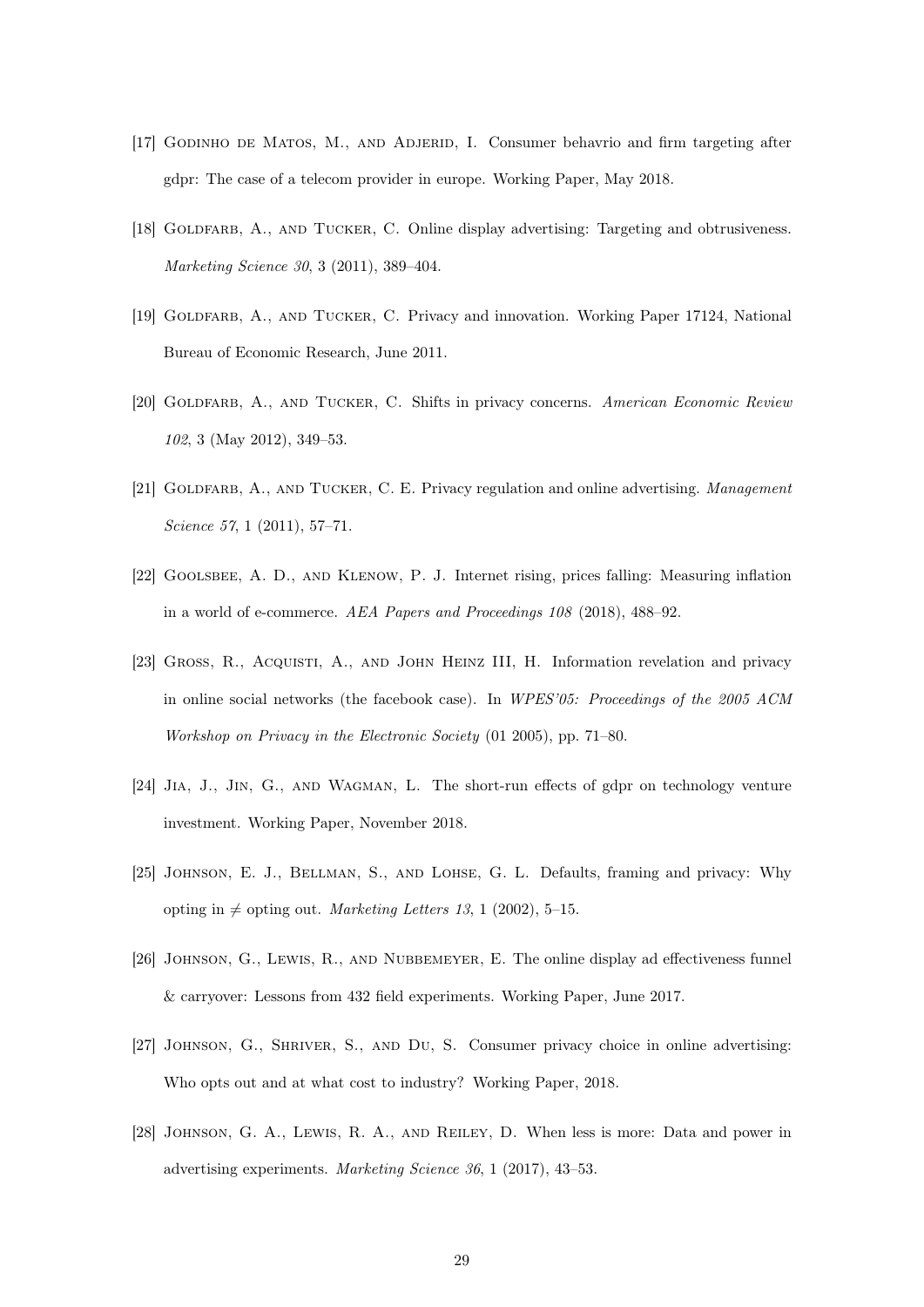- [29] Johnson, J. P. Targeted advertising and advertising avoidance. The RAND Journal of Economics 44, 1 (1 2013), 128–144.
- [30] Kim, T., Barasz, K., and John, L. K. Why am i seeing this ad? the effect of ad transparency on ad effectiveness. Journal of Consumer Research (2018), ucy039.
- [31] Libert, T. An automated approach to auditing disclosure of third-party data collection in website privacy policies. In Proceedings of the 2018 World Wide Web Conference on World Wide Web (2018), International World Wide Web Conferences Steering Committee, pp. 207– 216.
- [32] MAROTTA, V., ABHISHEK, V., AND ACQUISTI, A. Online tracking and publishers' revenues: An empirical analysis. Working paper, 2019.
- [33] McCormick, J., Leganza, G., and Miller, E. The forrester wave: Web analytics, q4 2017.
- [34] Miller, A. R., and Tucker, C. Privacy protection and technology diffusion: The case of electronic medical records. Management Science 55, 7 (2009), 1077–1093.
- [35] MONTES, R., SAND-ZANTMAN, W., AND VALLETTI, T. The value of personal information in online markets with endogenous privacy. Management Science 65, 3 (2019), 1342–1362.
- [36] PEW RESEARCH CENTER. Public perceptions of privacy and security in the post-snowden era. Tech. rep., Pew Research Center, November 2014.
- [37] Posner, R. A. The economics of privacy. The American Economic Review 71, 2 (1981), 405–409.
- [38] RAINE, L., KIESLER, S., KANG, R., AND MADDEN, M. Anonymity, privacy, and security online. Tech. rep., Pew Research Center, September 2013.
- [39] Shiller, B., Waldfogel, J., and Ryan, J. The effect of ad blocking on website traffic and quality. The RAND Journal of Economics 49, 1 (2017), 43–63.
- [40] TRUSTe. 2011 consumer research results: Privacy and online behavioral advertising. Tech. rep., TRUSTe, 2011.